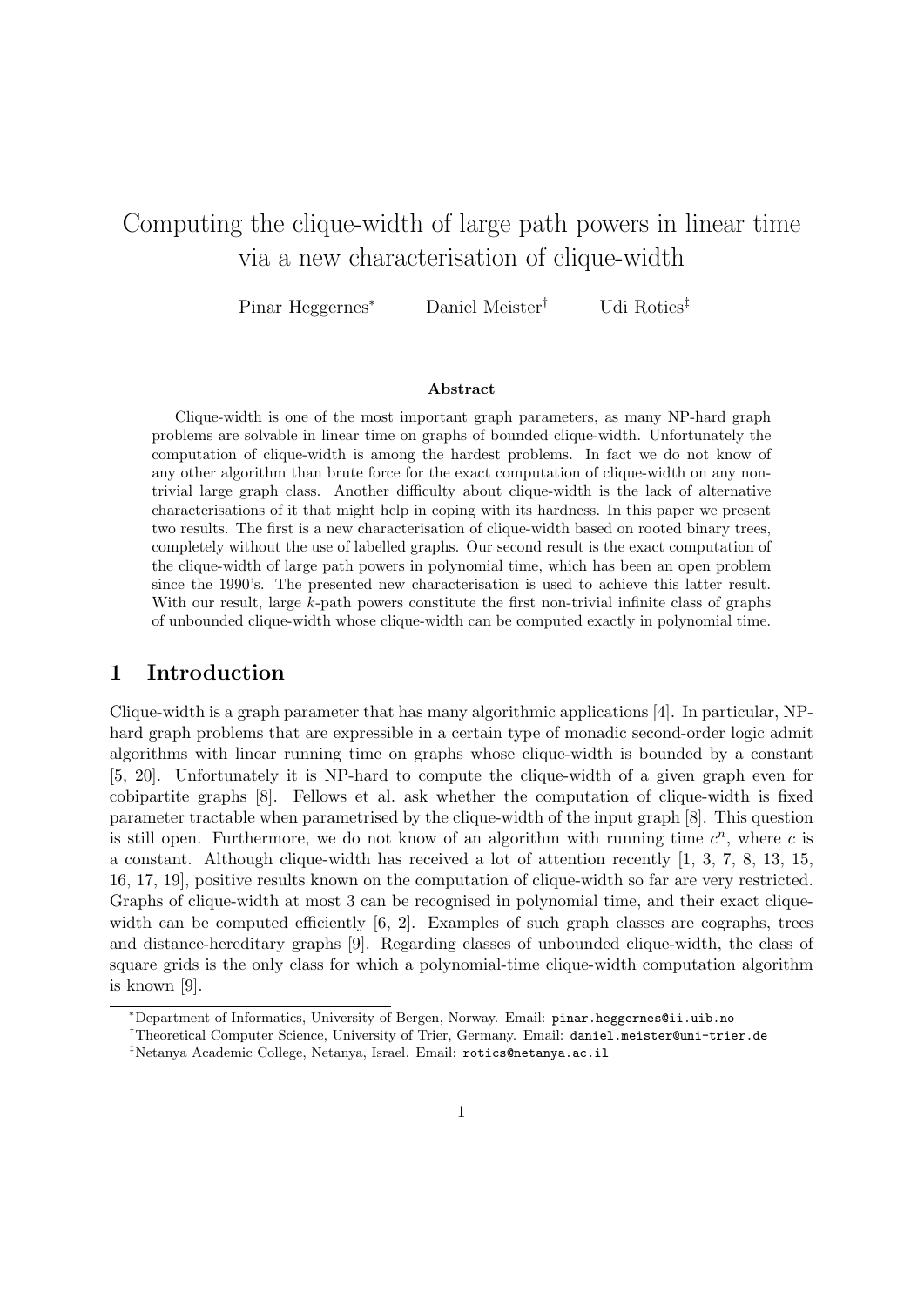Clique-width is often compared to treewidth, as the same set of problems that are efficiently solvable on graphs of bounded clique-width are also efficiently solvable on graphs of bounded treewidth. However, clique-width is more general than treewidth, as graphs of bounded treewidth have bounded clique-width [6], whereas there are graph classes of bounded clique-width whose treewidth is not bounded (for example complete graphs). For such graph classes, the gap between the two parameters may be arbitrarily large [3]. The known results on these two parameters so far make treewidth a much more manageable graph parameter than clique-width. Although treewidth is also NP-hard to compute in general, by Bodlaender's celebrated result graphs of bounded treewidth can be recognised in linear time, and the complexity of computing treewidth is known for most of the well-known graph classes. We can say that treewidth is well understood, whereas the same is not true for clique-width. For example, treewidth has many characterisations via tree decompositions, partial *k*-trees, embeddings into chordal graphs, graph searching, and forbidden minors. When it comes to clique-width, only little is known about characterisations. Clique-width was originally defined as the smallest number of labels needed for building a graph by application of labelled graph operations. During the last two decades, only one other characterisation has been discovered [6]: For a finite set *C* of labels, a *C-construction* of a graph *G* is a sequence  $(G_0, \ldots, G_r)$  of *C*-labelled graphs on the vertex set of *G*, where each graph  $G_i$  is the disjoint union of two *C*-labelled graphs and  $G_{i+1}$  emerges from  $G_i$  by changing labels or by adding the edges in one union graph of  $G_i$ . The size of set  $C$  bounds the clique-width of *G* from above [6].

In this paper we present a new characterisation of clique-width. It is based on a rooted binary tree that iteratively partitions the vertex set into finally singleton partition sets by obeying certain adjacency conditions. The clique-width of a graph is then determined by the number of partition sets that are active at a time. Using this characterisation, we show that *k*-path powers with at least  $(k+1)^2$  vertices have clique-width  $k+2$ . This solves a long-standing open problem posed in [9]. A *k*-path power is the *k*-power graph of a simple path. The only known result for classes of unbounded clique-width so far has been for square grids: the clique-width of a  $k \times k$ -grid is  $k$  [9]. Note that for each positive integer k, there is only one  $k \times k$  grid, whereas there are infinitely many *k*-path powers.

Some earlier results that emerged from the study of the computational complexity of the relative clique-width and NLC-width problems can be seen as related to our new characterisation. NLC-width is a graph parameter similar to clique-width, and the two parameters differ by at most a factor of  $2 \lfloor 14 \rfloor$ . Müller and Urner gave a characterisation of NLC-width through decomposition trees [19]. Our characterisation of clique-width is more than a direct generalisation of previous characterisation results for NLC-width. For NLC-width, the employed precise formulation defines a partition that is unique. The context of the decomposition defined at some other node of the decomposition tree is not required, as it is implicit. This is not the case for clique-width. In particular, the partition at some tree node is *not* unique. This may also explain part of the difficulties that have arisen from understanding and working with clique-width.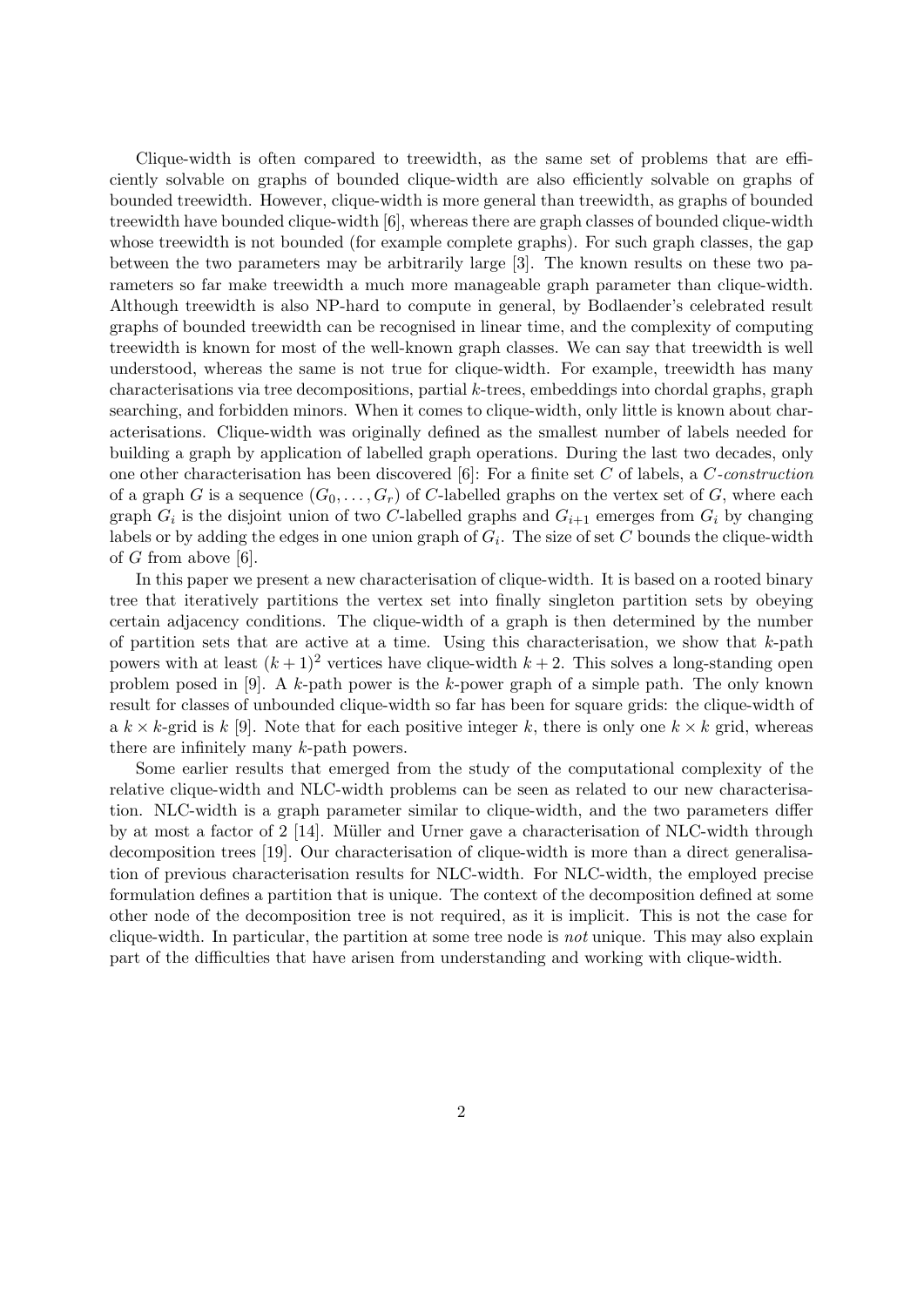## **2 Definitions and notation**

We consider only simple finite undirected graphs. For  $G = (V, E)$  a graph,  $V = V(G)$  is the *vertex set* of *G* and  $E = E(G)$  is the edge set of *G*. Edges are denoted as *uv*, where *u* and *v* are *adjacent* in *G*, or *u* is a *neighbour* of *v* in *G*. For a vertex *u* of *G*, the *(open) neighbourhood* of *u*, denoted as  $N_G(u)$ , is the set of neighbours of *u* in *G*. A graph *H* is a *subgraph* of *G* if  $V(H) \subseteq V(G)$  and  $E(H) \subseteq E(G)$ . For a set  $X \subseteq V(G)$ , the subgraph of *G induced* by *X*, denoted as  $G[X]$ , is the subgraph *H* of *G* for which for every edge *uv* of *G*,  $u, v \in V(H)$  implies  $uv \in E(H)$ .

The definition of clique-width is based on labelled graphs and a set of operations. For an integer  $k \geq 1$ , a *k*-labelled graph is an ordered triple  $G = (V, E, \ell)$  where  $(V, E)$  is a graph and  $\ell : \{1, \ldots, k\} \to V$ . Analogous to graphs, *V* and *E* are the vertex and edge set of *G*, respectively, and  $\ell$  is the *label function* of  $G$ . We define four types of operations for  $k$ -labelled graphs:

- for  $1 \leq i \leq k$  and *u* a vertex,  $i(u)$  creates the *k*-labelled graph  $({u}, \emptyset, \{(u, i)\})$
- for  $1 \leq i < j \leq k$  and *G* a *k*-labelled graph,  $\eta_{i,j}(G)$  is the *k*-labelled graph that emerges from *G* by adding all edges between vertices with label *i* and vertices with label *j* that are not edges of *G*
- for  $1 \leq i, j \leq k$ ,  $i \neq j$ , and *G* a *k*-labelled graph,  $\rho_{i \to j}(G)$  is the *k*-labelled graph that emerges from *G* by changing all labels *i* into label *j*
- for *G* and *H* k-labelled graphs,  $G \oplus H$  is the k-labelled graph on vertex set  $V(G) \cup V(H)$ and with edge set  $E(G) \cup E(H)$  and each vertex of  $G \oplus H$  has the same label as in G or *H*.

A *k-expression* is built from the four operation types: *i*(*u*) is a *k*-expression, for *α* and *ω k*expressions,  $\eta_{i,j}(\alpha)$ ,  $\rho_{i\to j}(\alpha)$  and  $(\alpha \oplus \omega)$  are *k*-expressions. By val $(\alpha)$ , we denote the labelled graph that is defined by  $\alpha$ . For a graph *G*, the *clique-width* of *G*, denoted as  $\text{cw}(G)$ , is the smallest integer *k* such that there is a *k*-expression  $\alpha$  and a label function  $\ell$  for *G* with  $(V(G), E(G), \ell) = \text{val}(\alpha)$ . We say that  $\alpha$  is a *k*-expression for *G*.

## **3 Supergroup partitions characterise clique-width**

We aim at a simple characterisation of clique-width. We will see that clique-width can be seen as iteratively refining a partition. Previously, clique-width and its variant linear clique-width were investigated by using the graph notion of "group". Let *G* be a graph and let *H* be an induced subgraph of *G*. A set *A* of vertices of *H* is called *group* if for every vertex pair  $u, v$  from *A*, the two vertices are indistinguishable with respect to the vertices of *G* that are not in *H*, formally,  $N_G(u) \setminus V(H) = N_G(v) \setminus V(H)$ . The group notion is very useful for understanding linear cliquewidth [18, 10, 11]. However, it is insufficient for studying clique-width. Such observations were first published by Müller and Urner in their work about the complexity of computing the relative clique-width [19]. For illustrating the situation, consider the graph, *G*, in Figure 1. The vertex set of the depicted graph is partitioned into  $\{a, b, c, d\}$  and  $\{e, f\}$ , which is indicated by the two rectangles. The groups in the left hand side partition set are  $\{a\}$ ,  $\{b\}$  and  $\{c, d\}$ . Spending one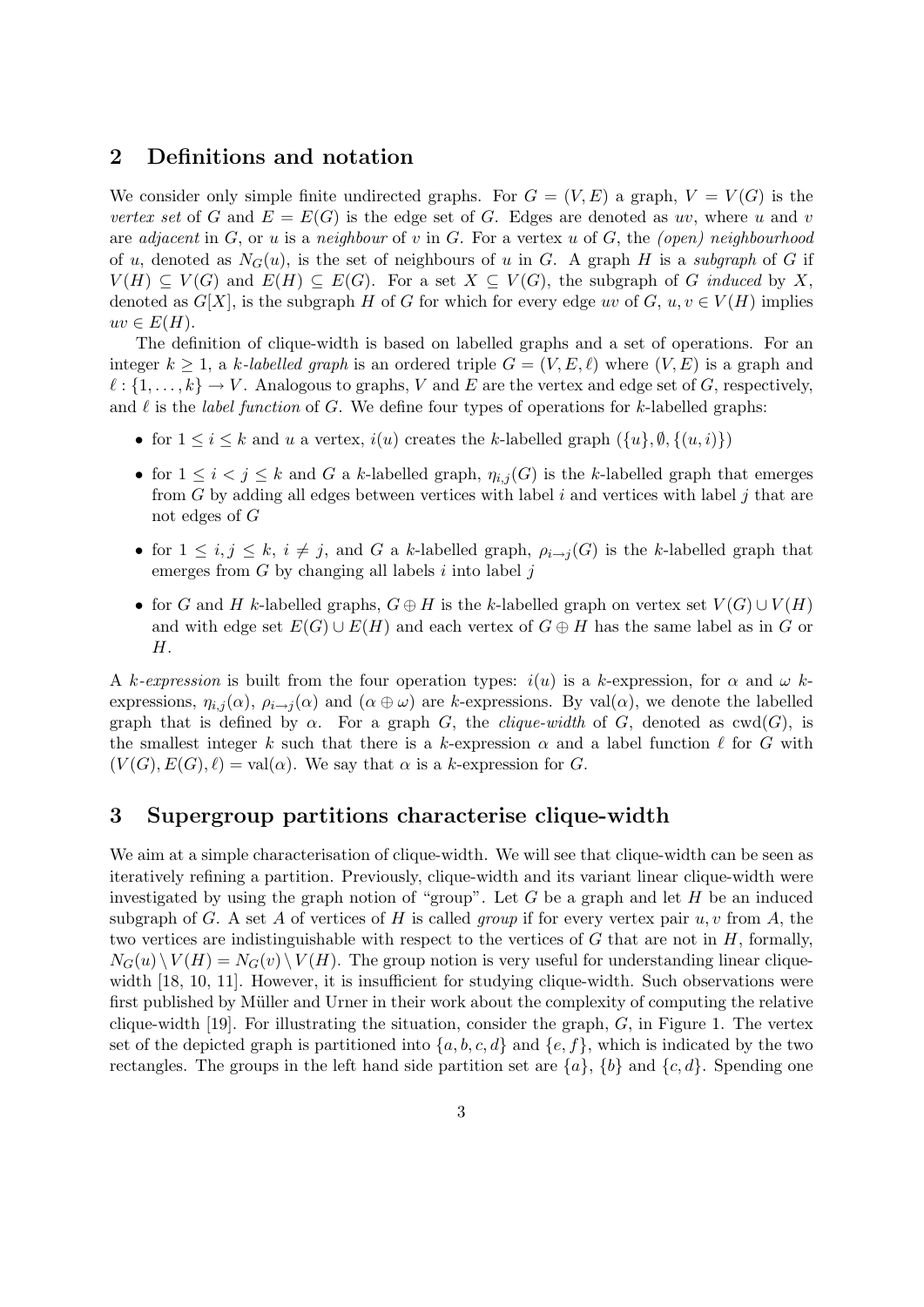

Figure 1: The vertex set of the depicted graph is partitioned into the sets  $\{a, b, c, d\}$  and  $\{e, f\}$ . The maximal groups of  $\{a, b, c, d\}$  are  $\{a\}, \{b\}, \{c, d\}$ .

label per group and then computing the disjoint union with  $G[\{e, f\}]$  requires a label for each of *e* and *f*, and the two labels must be different from the labels used in  $G[\{a, b, c, d\}]$ . Hence, for computing *G* from the disjoint union of  $G[\{a, b, c, d\}]$  and  $G[\{e, f\}]$  requires five labels. However, if we allow four labels in  $G[\{a, b, c, d\}]$ , *e* and *f* can have the same label as respectively *c* and *d*. This requires a total of four labels for computing *G* from the disjoint union of *G*[*{a, b, c, d}*] and  $G[\{e, f\}]$ , and this value is optimal for this partition.

In this section, we will give a characterisation of clique-width by applying the ideas and observations made in the above paragraph. The main idea is to generalise the notion of "group" in induced subgraphs. Let *G* be a graph and let *H* be a subgraph of *G*. Denote by  $H^{-1}$  the graph  $G \setminus E(H)$ .

**Definition 3.1** *Let G be a graph and let H be a subgraph of G.*

- *1) A set A of vertices of H is called* group *of H if for every vertex pair u, v from A*,  $N_{H^{-1}}(u) =$  $N_{H-1}(v)$ .
- *2) A set A of vertices of H is called* supergroup *of H if for every vertex pair u, v from A,*  $N_{H-1}(u) \subseteq N_G(v)$ .
- *3)* A supergroup partition *for H is a partition*  $(A_1, \ldots, A_r)$  *of*  $V(H)$  *such that*  $A_1, \ldots, A_r$  *are supergroups of H. The* size *of a supergroup partition is the number r of partition classes.*

The definition of group and supergroup requires that vertices that are adjacent in *H−*<sup>1</sup> do not belong to the same group or supergroup. Note that *group* could be defined equally by requiring only one inclusion between the two neighbourhood sets. Equality would follow with the pair where the roles of *u* and *v* are exchanged. Observe that the notions of group and supergroup are indeed different. Reconsider graph *G* depicted in Figure 1. Let *H* be the subgraph of *G* obtained from deleting edges *ae* and *bf*. The set  $\{c, e\}$  is not a group of *H*, since *c* is not adjacent to *a* in *H*<sup>−1</sup> but *e* is. In contrast,  $\{c, e\}$  is a supergroup of *H*, since both *c* and *e* are adjacent to *a* in *G*. The following lemma determines the relationship between the notions of group and supergroup.

**Lemma 3.2** *Let G be a graph and let H be a subgraph of G. Then, every group of H is a supergroup of H. If H is an induced subgraph of G then every supergroup of H is a group of H.*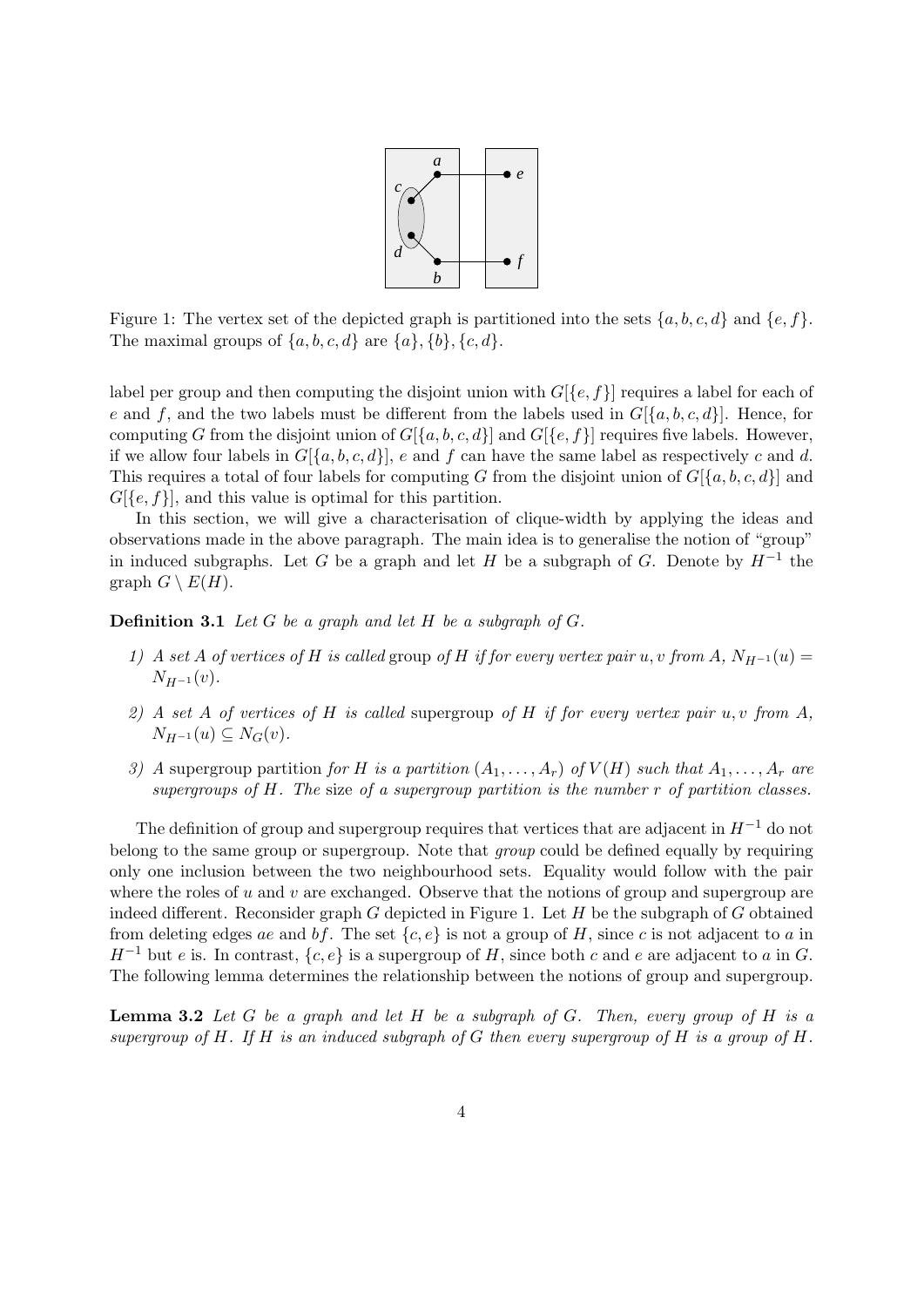**Proof.** For every vertex *x* of *G*, it holds that  $N_{H-1}(x) \subseteq N_G(x)$ . Let *A* be a group of *H*. For every vertex pair *u, v* from *A*, it holds that  $N_{H^{-1}}(u) = N_{H^{-1}}(v) \subseteq N_G(v)$ , so that *A* is a supergroup of *H* indeed.

Now, let *H* be an induced subgraph of *G* and let *A* be a supergroup of *H*. Thus, for every vertex pair *u, v* from *A*, it holds that  $N_{H^{-1}}(u) \subseteq N_G(v)$ . Let  $w \in N_G(v)$  and assume that that  $w \notin N_{H-1}(v)$ . This means that  $w \in N_H(v)$ . In particular, *w* is a vertex of *H*. Since *H* is an induce subgraph of *G*, it follows that *w* is not adjacent to *u* in *G*. Hence,  $N_{H-1}(u) \subseteq N_G(v)$ implies  $N_{H^{-1}}(u) \subseteq N_{H^{-1}}(v)$ , which implies that *A* is a group of *H*. ■

Let *G* be a graph and let *H* be a subgraph of *G*. According to the definition of groups by means of an equivalence relation, the set of maximal groups of  $H$  uniquely partitions  $V(H)$ . In particular, two maximal groups of *H* are either equal or disjoint. Let  $\mathcal{M} = (M_1, \ldots, M_r)$  and  $\mathcal{N} = (N_1, \ldots, N_s)$  be partitions of a ground set *X*. We say that  $\mathcal{N}$  is a *refinement* of  $\mathcal{M}$ , if  $N_1 \cup \cdots \cup N_s = M_1 \cup \cdots \cup M_r$  and for every  $1 \leq i \leq s$  there is  $1 \leq j \leq r$  such that  $N_i \subseteq M_j$ .

We use the supergroup notion to define an iterated partition of the vertex set of a graph.

**Definition 3.3** *Let G be a graph. A* supergroup tree *for G is a rooted binary tree T whose nodes* are labelled with partitions of subsets of  $V(G)$  such that the following conditions are satisfied:

- 1) every leaf of T is labelled with partition  $(\lbrace x \rbrace)$  where x is a vertex of G
- *2) let a be an inner node of T with sons b and c, and let a, b, c be labelled with the partitions*  $(A_1, \ldots, A_n)$ *,*  $(B_1, \ldots, B_q)$  *and*  $(C_1, \ldots, C_r)$ *, respectively; then,* 
	- $(B_1, \ldots, B_a, C_1, \ldots, C_r)$  *is a refinement of*  $(A_1, \ldots, A_p)$
	- $(A_1, \ldots, A_p)$  *is a supergroup partition for*  $G[B_1 \cup \cdots \cup B_q] \oplus G[C_1 \cup \cdots \cup C_r]$ *.*

*The* size *of T is the largest size of a supergroup partition a node of T is labelled with.*

Note that the definition of supergroup tree ensures that each vertex be the label of exactly one leaf of the tree. We show a tight correspondence between clique-width expressions and supergroup trees. This correspondence is developed in two steps. For the first step, which also speaks about an efficient transformation algorithm, we assume that a given clique-width expression is "reasonable" in the sense that it contains only useful operations. Let *T* be a rooted tree and let *a* be a node of *T*. By  $T_a$ , we denote the subtree of *T* that is rooted at *a*. Let *G* be a graph and let  $\alpha$  be a clique-width expression for *G*. Let  $T = T[\alpha]$  be clique-width tree that is defined by  $\alpha$ . For a node  $a$  of  $T$  and a vertex  $x$  of  $G$ , we say that  $x$  *occurs* at  $a$  in  $T$ , if  $i(x)$ for some label *i* is the label of some leaf in  $T_a$ . Alternatively, *x* occurs at *a* if *x* is vertex of the graph that is defined by the clique-width expression represented by *Ta*.

**Lemma 3.4** *There is a function that, given a graph*  $G$  *and a*  $k$ *-expression*  $\alpha$  *for*  $G$ *, computes a* supergroup tree for G of size at most  $k$  in  $\mathcal{O}(n^2)$  time.

**Proof.** We give an algorithm that computes a tree and assigns to each of its nodes a partition of some subset of the vertex set of the given graph. So, let *G* be a graph and let  $\alpha$  be a *k*-expression for *G*, where  $k \geq 1$ . We will describe the construction of a supergroup tree for *G* of size at most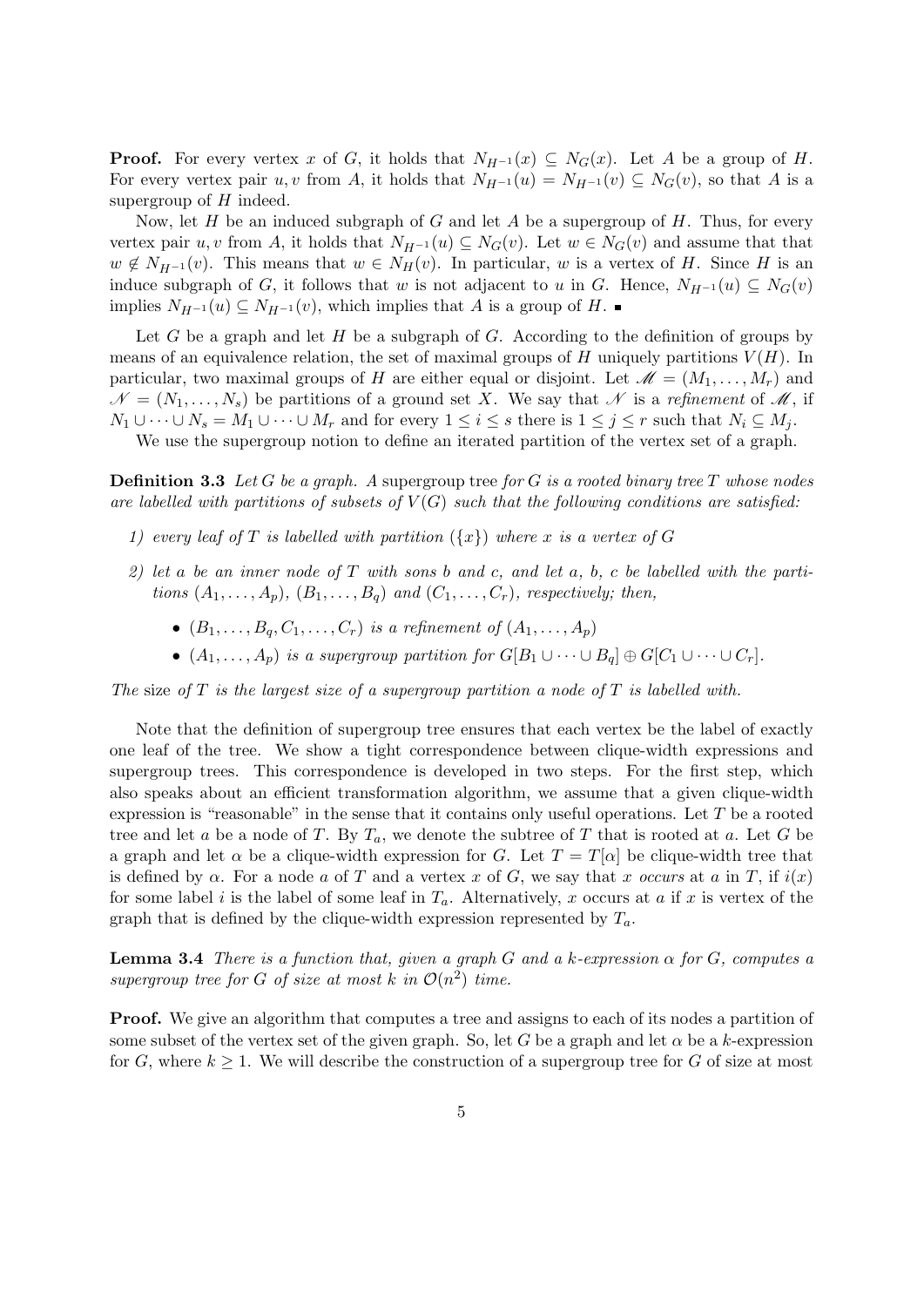*k*. Denote by *T*[*α*] the clique-width tree of *α*. Note that there is a 1-to-1 correspondence between the leaves of *T*[*α*] and the vertices of *G*. Obtain the rooted binary tree *T* from  $T[\alpha]$  as follows: there is a 1-to-1 correspondence between the leaves of  $T[\alpha]$  and the leaves of  $T$  and there is a 1-to-1 correspondence between the *⊕*-labelled nodes of *T*[*α*] and the nodes of *T* such that for every inner node *a* of *T*, if *B* and *C* are the sets of vertices that appear in the two subtrees of *T* rooted at *a*, *B* and *C* are the sets of vertices appearing in the two subtrees of *T*[*α*] rooted at the image of *a* in  $T[\alpha]$ . Informally spoken, *T* is obtained from  $T[\alpha]$  by shrinking vertices that are not labelled with  $\oplus$  and keeping the structure. In other words,  $T[\alpha]$  can be derived from  $T$ by subdividing edges and adding labels. We add labels to the nodes of *T* in the following way. Let *a* be a node of *T*, and let *a*<sup> $\prime$ </sup> be the node of *T*[*α*] that corresponds to *a*. Let *X* be the set of vertices that occur at *a'* in  $T[\alpha]$  and let  $(X_1, \ldots, X_r)$  be the partition of *X* that is defined by the labels at *a'*. Note that  $r \leq k$ . Then, label *a* in *T* with  $(X_1, \ldots, X_r)$ . We show that *T* with the defined labels is a supergroup tree for *G*.

For showing that *T* is a supergroup tree for *G*, we verify the conditions of Definition 3.3 for each node of *T*. Let *a* be a node of *T*. Let *a'* be the node of  $T[\alpha]$  that corresponds to *a*, and let *A* be the set of vertices of *G* that occur at *a'* in  $T[\alpha]$ . We distinguish between two cases for *a*. As the first case, let *a* be a leaf of *T*. Then, *a*<sup> $\prime$ </sup> is a leaf of *T*[*α*], and there is exactly one vertex that occurs at *a'* in  $T[\alpha]$ . This, the label of *a* in *T* is  $(X)$ , and this satisfies the conditions of Definition 3.3. As the second case, let *a* be an inner node of *T*. Since *T* is a binary tree, *a* has two sons, *b* and *c*, in *T*. Let *b'* and *c'* be the vertices of  $T[\alpha]$  that correspond to *b* and *c*, respectively. Let *B* and *C* be the sets of vertices of *G* that occur at respectively *b*' and *c*' in  $T[\alpha]$ . Due to the properties of clique-width expressions and thus  $T[\alpha]$ ,  $A = B \cup C$  and  $B \cap C = \emptyset$ . Let  $(A_1, \ldots, A_p), (B_1, \ldots, B_q)$  and  $(C_1, \ldots, C_r)$  be the partitions the nodes *a*, *b*, *c* are labelled with in *T*. Following the conditions in Definition 3.3, we first show that  $(B_1, \ldots, B_q, C_1, \ldots, C_r)$  is a refinement of  $(A_1, \ldots, A_p)$ . Since  $(B_1, \ldots, B_q)$  is a partition of *B* and  $(C_1, \ldots, C_r)$  is a partition of *C*,  $(B_1, \ldots, B_q, C_1, \ldots, C_r)$  is a partition of *A*. And since  $(A_1, \ldots, A_p)$  is a partition of the vertices that occur at *a'* in  $T[\alpha]$  due to the definition of  $T$ ,  $(A_1, \ldots, A_p)$  is also a partition of *A*. Let  $X \in \{B_1, \ldots, B_q\}$ . Due to the definition of *T*, the vertices in *X* have the same label at *b*<sup> $\prime$ </sup> in *T*[ $\alpha$ ], and so, by the properties of clique-width expressions, the vertices in *X* have the same label at *a'* in *T*[*α*]. The definition of  $(A_1, \ldots, A_p)$  implies that there exists a (unique) number  $1 \leq i \leq p$  with  $X \subseteq A_i$ . Since the same holds for every  $X \in \{C_1, \ldots, C_r\}$  by analogous arguments, it follows that  $(B_1, \ldots, B_q, C_1, \ldots, C_r)$  is indeed a refinement of  $(A_1, \ldots, A_p)$ .

For the other condition in Definition 3.3, we have to show that  $(A_1, \ldots, A_p)$  is a supergroup partition for  $G[B] \oplus G[C]$ . Let  $1 \leq i \leq r$  and let *v* be a vertex in  $A_i$ . By a symmetry argument, we can assume that  $v \in B$ . Let *u* be a vertex of *G* such that  $uv \in E(G)$ . Let *uv* ∉ *E*(*G*[*B*]) ∪ *E*(*G*[*C*]). Due to the definition of *G*[*B*] ⊕ *G*[*C*], it holds that *u* ∉ *B*. We look into the situation in  $T[\alpha]$ . Edge *uv* is created in  $T[\alpha]$  in a node above  $a'$ , say in node  $d'$ . When *uv* is created in  $T[\alpha]$ , *u* and *v* have different labels; in particular,  $u \notin A_i$ . Furthermore, all vertices of *G* that occur at *d'* in  $T[\alpha]$  and have the same label as *v* at *d'* are made adjacent to *u*. Due to the properties of clique-width expressions, all vertices of *G* that occur at  $a'$  in  $T[\alpha]$  and have the same label as *v* at *a*<sup> $\prime$ </sup> occur at *d*<sup> $\prime$ </sup> and have the same label as *v* at *d*<sup> $\prime$ </sup>. Thus, all vertices in  $A_i$  are adjacent to *u* in *G*. We conclude that  $(A_1, \ldots, A_p)$  is a supergroup partition for  $G[B] \oplus G[C]$ . And by induction, we conclude that *T* is a supergroup tree for *G*. Furthermore, since the size of each assigned supergroup partition is at most *k*, it follows that *T* is a supergroup tree for *G*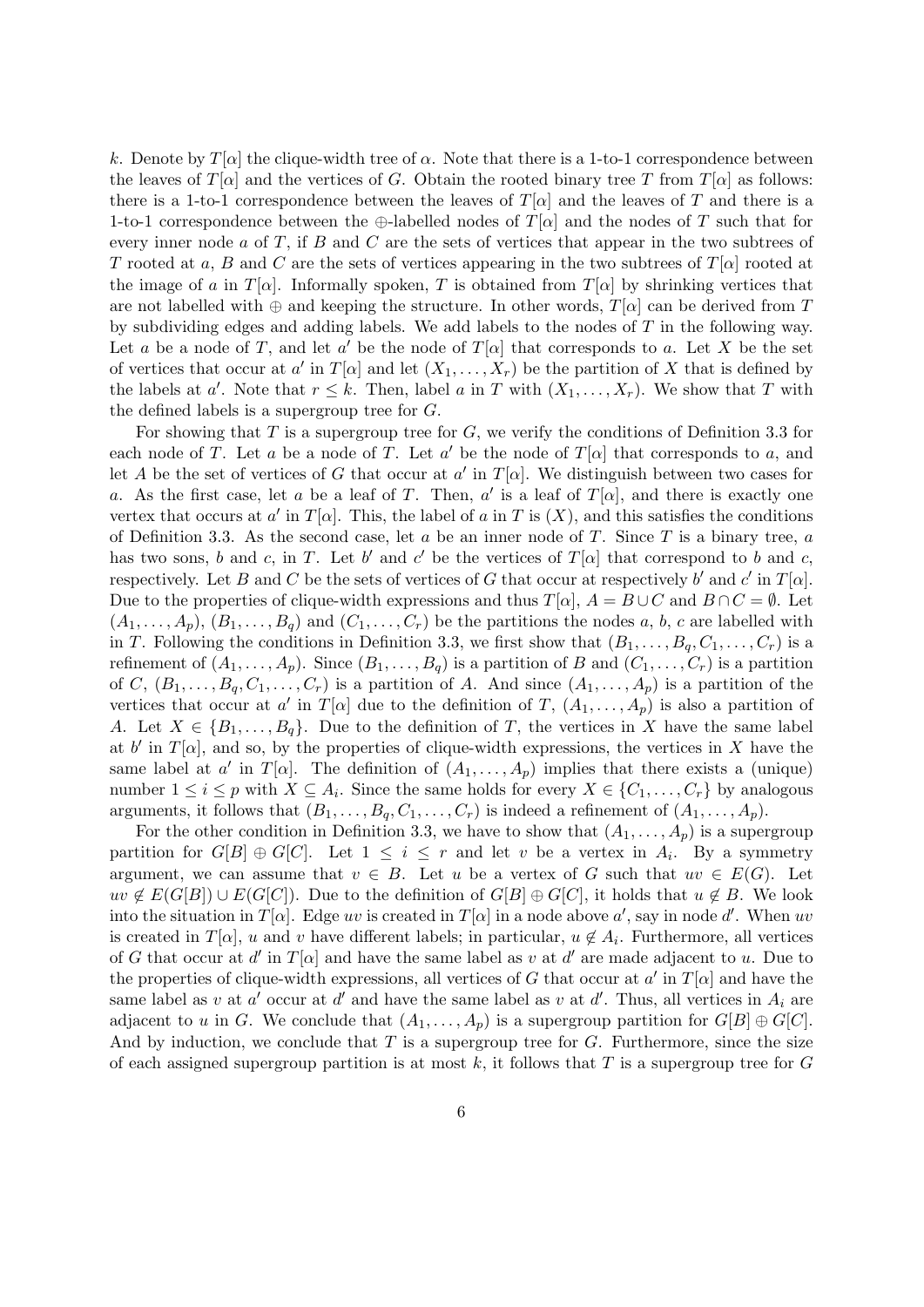of size at most *k*.

To complete the proof of the lemma, it remains to consider the running time of the described algorithm constructing *T*. Constructing  $T[\alpha]$  from  $\alpha$  takes linear time in the number of operations in  $\alpha$ . From  $T[\alpha]$ , *T* without labels can be obtained in linear time. The labels of the leaves of *T* are easily found in the leaves of  $T[\alpha]$ . In a bottom-top manner simultaneously in *T* and *T*[*α*], the labels of each inner node of *T* can be computed from the labels of the sons and by determining the development of vertex labels in  $\alpha$ . Since *T* contains only 2*n* − 1 nodes and each node is labelled with a vertex partition of a subset of  $V(G)$ , and since  $\alpha$  contains at most  $\mathcal{O}(n^2)$ many operations, we conclude the claimed running time.

#### **Lemma 3.5** *Let G be a graph. Let T be a supergroup tree for G of size t. Then, G has a*  $k$ *-expression*  $\alpha$  *for some*  $k \leq t$ *.*

**Proof.** Let *a* be a node of *T* and let  $(A_1, \ldots, A_p)$  be the supergroup partition that *a* is labelled with in *T*. Let  $A =_{def} A_1 \cup \cdots \cup A_p$ . We show by induction that there exists a clique-width expression for *G*[*A*] that uses at most as many labels as the largest size of a labelling supergroup partition in  $T_a$  and such that the partition of  $A$  induced by the used labels is equal to  $(A_1, \ldots, A_p)$ . If *a* is a leaf of *T* then  $A = \{x\}$  for some vertex *x* of *G*, and  $1(x)$  is a clique-width expression that satisfies the claims. Now, let *a* be an inner node of *T*. Then, *a* has two sons, *b* and *c*, in *T*. Let *b* and *c* be labelled with  $(B_1, \ldots, B_q)$  and  $(C_1, \ldots, C_r)$ , respectively. Let  $B =_{\text{def}} B_1 \cup \cdots \cup B_q$  and  $C =_{\text{def}} C_1 \cup \cdots \cup C_r$ . Due to induction hypothesis, there are cliquewidth expressions  $\beta$  and  $\gamma$  for respectively  $G[B]$  and  $G[C]$  that use at most as many labels as the largest size of a labelling supergroup partition in respectively *T<sup>b</sup>* and *Tc*, and the partitions of *B* and *C* induced by the labels at the end of  $\beta$  and  $\gamma$  correspond to  $(B_1, \ldots, B_q)$  and  $(C_1, \ldots, C_r)$ . We show that we can obtain a similar clique-width expression for  $G[A] = G[B \cup C]$ . Note that  $(\beta \oplus \gamma)$  is a clique-width expression for  $G[B] \oplus G[C]$ . The expression to be constructed is obtained in two steps: first, we change labels, and second, we add edges. For the first step, we change labels for vertices from *B* and *C* such that the label of each vertex corresponds to the index of its partition class in  $(A_1, \ldots, A_p)$ . We consider  $\beta$ . As a preparation step, assume that there are  $1 \leq i \leq i' \leq q$  and  $1 \leq j \leq p$  such that  $B_i \cup B_{i'} \subseteq A_j$ . Let k and l be the labels of the vertices from respectively  $B_i$  and  $B_{i'}$  in  $\beta$ . We construct  $\beta' =_{def} \rho_{k \to l}(\beta)$ . Repeating this construction, we obtain an expression  $\beta^+$  for  $G[B]$  such that for every  $1 \leq i \leq p$ ,  $A_i$  contains at most one label class of val $(\beta^+)$ . Let  $\varphi : B \to \{1, \ldots, p\}$  be such that  $x \in A_{\varphi(x)}$  for every  $x \in B$ . We obtain expression  $\beta^*$  from  $\beta^+$  by changing the occurrence of each label such that the label of *x* in val $(\beta^*)$  is equal to  $\varphi(x)$ . It is important to note that this exchange is indeed possible, since labels are changed in the expression itself and not by applying a sequence of relabel operations at the end. Applying the same construction to  $\gamma$ , we obtain  $\gamma^*$  for *G*[*C*]. It follows that the label partition of val $(\beta^* \oplus \gamma^*)$  is exactly  $(A_1, \ldots, A_p)$ , where *i* is the label of the vertices in  $A_i$ ,  $1 \leq i \leq p$ .

For the second step, we consider the edges of  $G[A]$  that are not contained in  $G[B] \oplus G[C]$ and thus are not contained in  $val(\beta^* \oplus \gamma^*)$ . Let  $uv \in E(G[A])$  with  $uv \notin E(G[B] \oplus G[C])$ . Without loss of generality, we can assume  $u \in B$  and  $v \in C$ . Let  $1 \leq i \leq p$  be such that  $u \in A_i$ . Suppose that  $v \in A_i$ . The definition of supergroup partition for  $G[B] \oplus G[C]$  implies that each vertex in  $A_i$  is adjacent to *v* in *G*, in particular, *v* itself. This is not possible, since  $vv \notin E(G)$ ,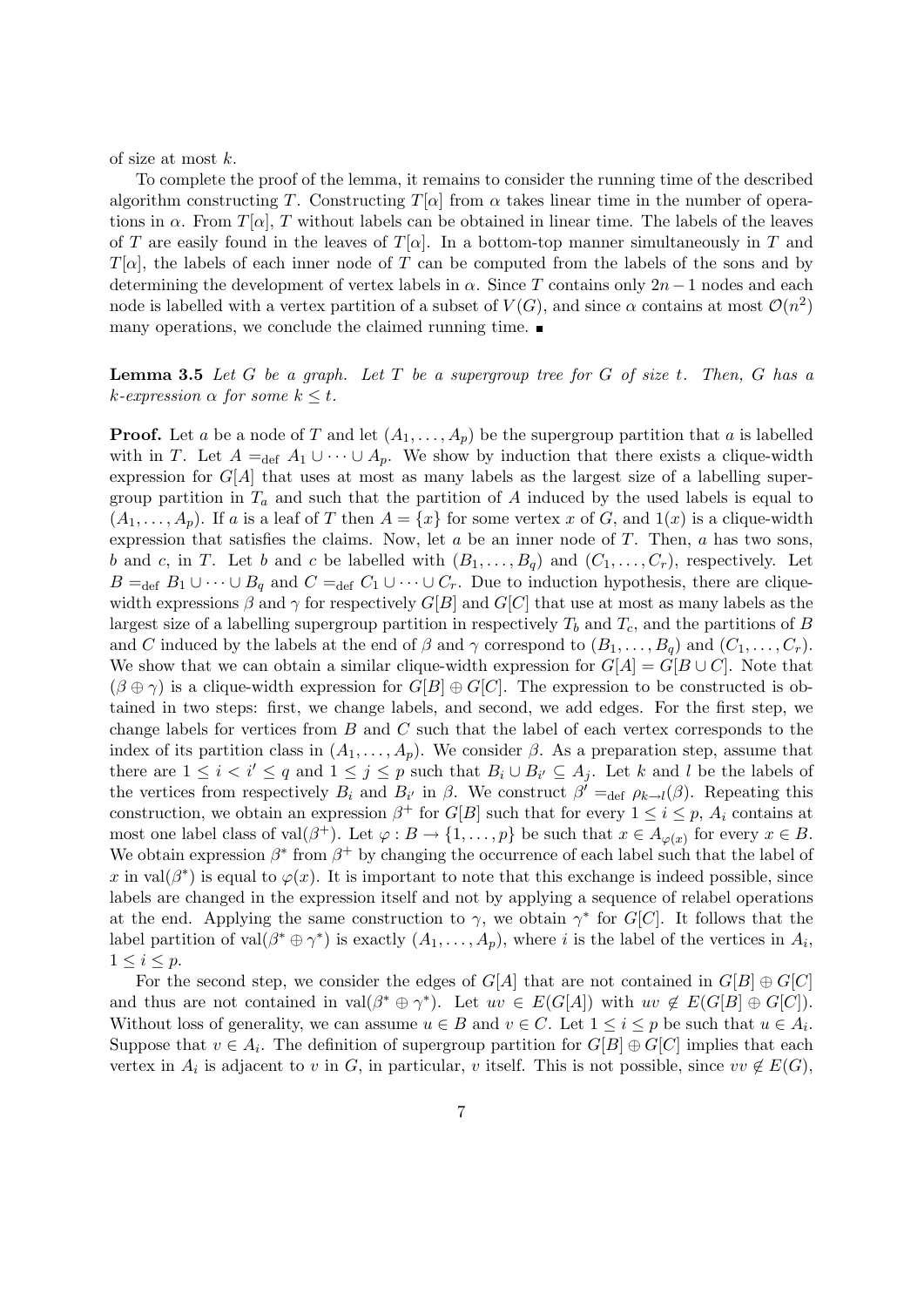so that  $v \notin A_i$ . Let  $1 \leq j \leq p$  such that  $v \in A_j$ . We have seen that  $i \neq j$ . Due to the definition of supergroup partitions,  $xy \in E(G)$  for every vertex pair  $x, y$  of  $G$  with  $x \in A_i$  and  $y \in A_j$ . Exactly these edges are created by the operation  $\eta_{i,j}$  applied to  $(\beta^* \oplus \gamma^*)$ . Remember that the vertices in  $A_i$  are the vertices with label *i* in val $(\beta^* \oplus \gamma^*)$ , and the vertices in  $A_j$  are the vertices with label *j*. Repeating this construction, we obtain a clique-width expression  $\alpha$  for  $G[A]$  that uses at most  $\max\{p, ||\beta^*||, ||\gamma^*||\} = \max\{p, ||\beta||, ||\gamma||\}$  labels. Applying the induction hypothesis, it follows that  $||\alpha||$  is at most the largest size of a labelling supergroup partition in *Ta*. Note that the order in which the edge creation operations are added is not important for the definition of  $\alpha$ .

By inductively applying the construction, we obtain a clique-width expression for the root vertex of *T* and thus for *G*. The number of used labels is at most the size of *T*, which proves the claim of the lemma.

**Theorem 3.6** *Let G be a graph. The smallest size of a supergroup tree for G is equal to the clique-width of G.*

**Proof.** Let  $k =_{def} \text{ewd}(G)$  and let  $\alpha$  be a *k*-expression for *G*. Note that  $\alpha$  exists due to definition. Let *t* be the smallest size of a supergroup tree for *G* and let *T* be a supergroup tree for *G* of size at most *t*. Due to Lemma 3.4,  $t \leq k$ , and due to Lemma 3.5,  $k \leq t$ . Hence,  $t = k$ .

How can we show lower bounds on the clique-width of graphs by using the supergroup tree? Two steps: we show lower bounds on the size of supergroup partitions of special situations  $(G[B] \oplus G[C])$ , and we show that every interesting supergroup tree must contain a node where a special situation occurs.

Supergroup trees are useful for proving results of clique-width, as we will show in the next sections. They seem also useful for algorithmic purposes. In this context, it may be desirable to have small supergroup trees, that can be represented in space linear in the size of the graph. The representation that is computed by the algorithm in Lemma 3.4 constructs a tree of size  $\mathcal{O}(n)$ but labels every node of the tree by an explicit description of the supergroup partition. This requires total  $\mathcal{O}(n^2)$  space, which also determines the running time of the given algorithm. One can think of implicit representations and hereby reducing the space required for the tree and also the running time of the algorithm.

**Lemma 3.7** *Let G be a graph and let*  $A, B \subseteq V(G)$  *where*  $A \cap B = \emptyset$ *.* 

- *1)* Let X be a maximal group of  $G[A]$ . There is a maximal group C of  $G[A] \oplus G[B]$  such that  $X \subseteq C$ *.*
- 2) Let *X* and *Y* be maximal groups of  $G[A]$  where  $X \neq Y$ . There is no supergroup *Z* of  $G[A] \oplus G[B]$  *such that*  $X \cap Z \neq \emptyset$  *and*  $Y \cap Z \neq \emptyset$ *.*

**Proof.** Let  $H =_{def} G[A] \oplus G[B]$ . For proving the first statement, it suffices to show that *X* is a group of *H*. For a contradiction, suppose that there are vertices  $x, y \in X$  and  $w \in V(G)$  such that  $xw \in E(H^{-1})$  and  $yw \notin E(H^{-1})$ . Note that  $w \notin A$ . Furthermore, due to the definition of group,  $xw \in E(H^{-1})$  implies  $xw, yw \in E(G)$ . Thus,  $yw \in E(H)$ , and therefore,  $w \in B$ .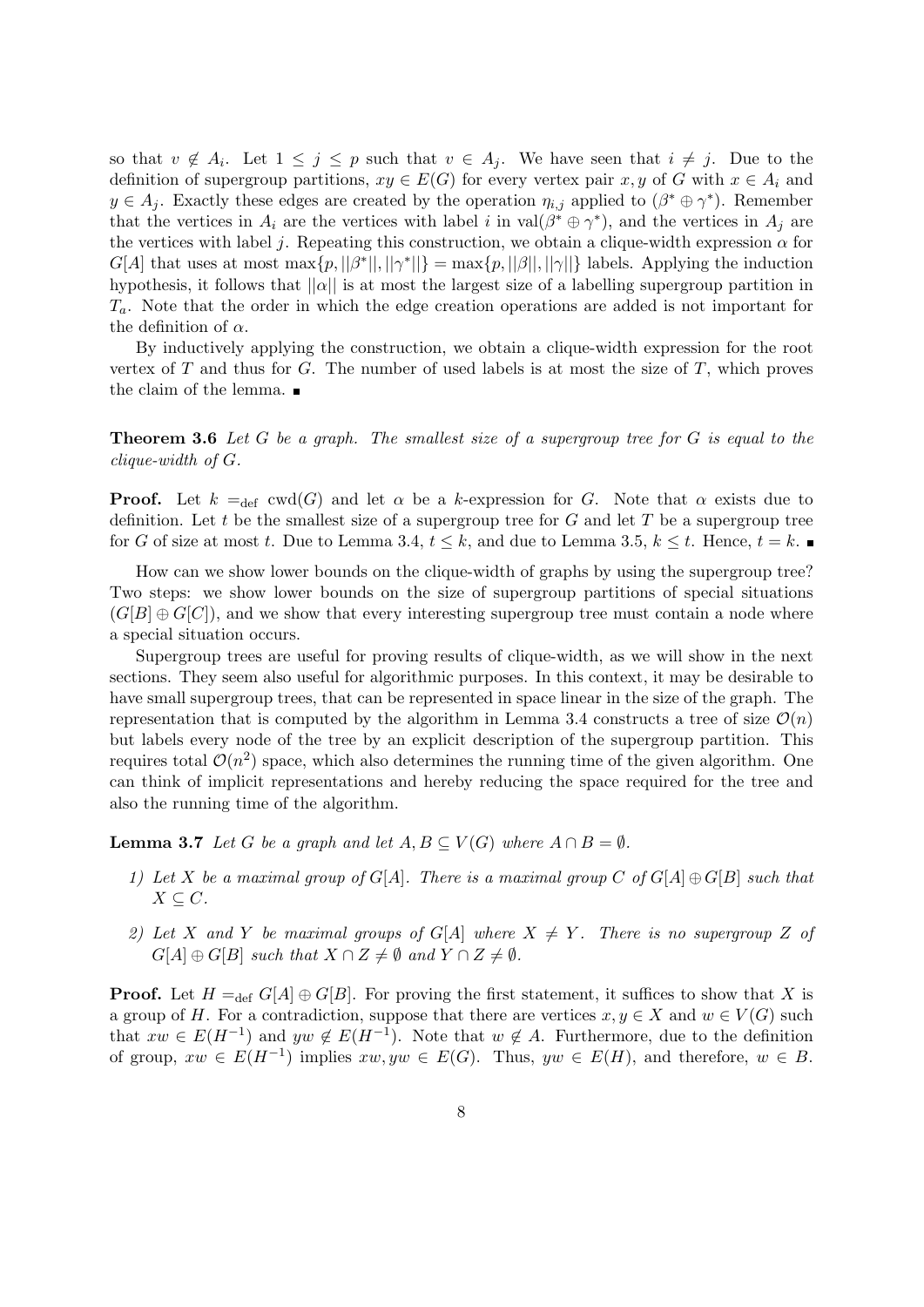However, *H* contains no edge between vertices from *A* and vertices from *B*, so this yields a contradiction.

For the second statement, let *X* and *Y* be maximal groups of *G*[*A*]. Due to the definition of *H*, it holds that  $N_{H^{-1}}(u) = N_{(G[A])^{-1}}(u)$  for every vertex  $u \in A$ . Let  $U \subseteq X$  and  $V \subseteq Y$ , and assume that  $U \cup V$  is a supergroup of *H*, which means  $N_{H^{-1}}(x) \subseteq N_G(y)$  for every vertex pair  $x, y \in U \cup V$ . Thus,  $N_{(G[A])^{-1}}(x) = N_{H^{-1}}(x) \subseteq N_G(y)$  for every vertex pair  $x, y \in U \cup V$ , so that  $U \cup V$  is a supergroup of  $G[A]$ . We apply Lemma 3.2 and see that  $U \cup V$  is a group of *G*[*A*]. So, *U*  $\cup$  *V* is contained in a unique maximal group of *G*[*A*]. It follows that  $X \cap Y \neq \emptyset$ , which implies  $X = Y$ , and this proves the statement.

The result of the second statement of Lemma 3.7 shows that the number of maximal groups of  $G[A]$  is a lower bound on the size of any supergroup partition for  $G[A] \oplus G[B]$ . This corollary will be useful in later results.

## **4 The clique-width of large path powers**

We want to determine the exact clique-width of a class of proper interval graphs. Let  $\langle v_1, \ldots, v_n \rangle$ be an ordering of the vertices  $v_1, \ldots, v_n$ . Let  $k \geq 1$ . Graph *G* on vertex set  $\{v_1, \ldots, v_n\}$  and with *v*<sub>*i*</sub> and *v*<sub>*j*</sub> adjacent if and only if  $0 < |i - j| \leq k$  is the *k-path power* on *n* vertices. A *path power* is a graph that is isomorphic to a *k*-path power for some  $k \geq 1$ . Every path power is a proper interval graph. The linear clique-width of arbitrary path powers is completely characterised.

**Theorem 4.1** ([12]) *Let G be a k-path power on <i>n vertices, with*  $k \geq 1$  *and*  $n \geq k + 2$ *.* 

- $-f(n) > k(k+1) + 2$  *then* lcwd(*G*) =  $k + 2$ .
- $-$  *If*  $k + 2 \le n \le k(k + 1) + 1$  *then* lcwd(*G*) =  $\lceil \frac{n-1}{k+1} \rceil + 1$ *.*

Note that  $k$ -path powers on at most  $k+1$  vertices are complete graphs and therefore have linear clique-width at most 2. The result of Theorem 4.1 provides an upper bound on the cliquewidth of path powers. A lower bound of *k* for *k*-path powers on at least  $(k+1)^2$  vertices is known [9]. In this section, we want to close the gap for *k*-path powers on at least  $(k+1)^2$  vertices by showing a lower bound on the clique-width that matches the upper bound of  $k + 2$  provided by Theorem 4.1. The graphs that we will study for obtaining the result, we will call *proper interval squares*, *squares* for short. Let  $n \geq 2$ . We denote by  $Q_n$  the  $(n-1)$ -path power on  $n^2$  vertices. The vertices of  $Q_n$  are  $v_{1,1}, \ldots, v_{n,1}, v_{1,2}, \ldots, v_{n,n}$ , and the edges of  $Q_n$  are determined by vertex ordering  $\langle v_{1,1}, \ldots, v_{n,1}, v_{1,2}, \ldots, v_{n,n} \rangle$  in the sense of the above definition of *k*-path powers. This means that for each pair *i, j*:

$$
N_{Q_n}[v_{i,j}] = \left\{v_{i+1,j-1}, \ldots, v_{n,j-1}, v_{1,j}, \ldots, v_{n,j}, v_{1,j+1}, \ldots, v_{i-1,j+1}\right\};
$$

in border cases, some of the listed vertices may not exist, that we simply exclude in such cases. We partition the vertices of  $Q_n$ : a *column* of  $Q_n$  is the set of the vertices  $v_{1,j}, \ldots, v_{n,j}$ . We often speak of "column *j*", which means exactly the vertices  $v_{1,j}, \ldots, v_{n,j}$ . Small examples of proper interval squares are depicted in Figure 2, where the vertices are arranged analogous to this representation.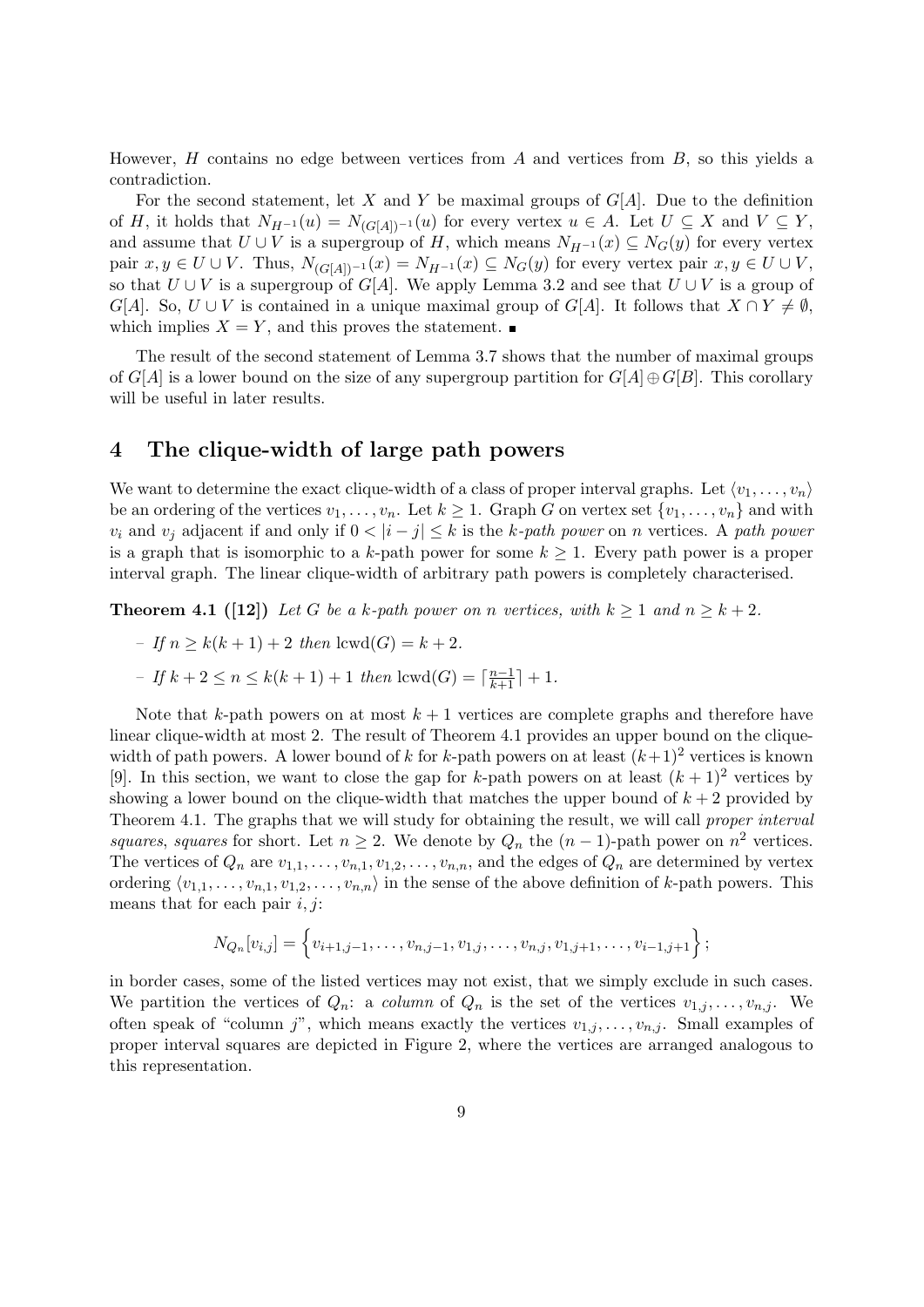

Figure 2: Depicted are four proper interval squares,  $Q_1$ ,  $Q_2$ ,  $Q_3$  and  $Q_4$ . For each graph  $Q_n$ , the upper left and lower right vertex are respectively  $v_{1,1}$  and  $v_{n,n}$ .

For showing the lower bound on the clique-width of *Qn*, we will apply Theorem 3.6, which means we will determine a lower bound on the size of supergroup trees for *Qn*. The proof is partitioned into two major parts. The first part will determine lower bounds on the size of supergroup partitions for particular subgraphs of  $Q_n$ . The second part will show the structure of subgraphs in supergroup trees for  $Q_n$ . According to these two proof parts, this section is partitioned into two subsections, each covering one of the two parts.

#### **4.1 Lower bounds on the size of supergroup partitions**

We want to determine lower bounds on the size of supergroup partitions of particular subgraphs of  $Q_n$ , that are the disjoint union of two induced subgraphs of  $Q_n$ . For obtaining the desired lower bounds, we will consider two types of situations: induced subgraphs or disjoint union of two induced subgraphs. For induced subgraphs, the notions of group and supergroup coincide due to Lemma 3.2. In this case, we will determine a lower bound on the number of maximal groups. We will see in the proof of Lemma 4.4 that this lower bound also provides a lower bound for the second case, the disjoint union of two induced subgraphs. Let  $A \subseteq V(Q_n)$  and let  $1 \leq s \leq n$ . The *s*-boundary of A is the set  $\{v_{p_1,q_1},\ldots,v_{p_r,q_r}\}$  of vertices from A such that for every  $1 \leq i \leq r$ ,  $q_i < s$  and  $v_{p_i,q_i+1}, \ldots, v_{p_i,s-1} \notin A$ . We say that column s is full in A if  ${v_1, s, \ldots, v_{n,s}} \subseteq A$ , and we say that column *s* is *empty* in *A* if  $v_{1,s}, \ldots, v_{n,s} \notin A$ .

**Lemma 4.2 ([12])** Let  $A \subseteq V(Q_n)$ , and let  $e$  be an empty column of  $A$ . The vertices of the *e-boundary of A are in pairwise different maximal groups of Qn*[*A*]*.*

Let  $A \subseteq V(Q_n)$ . We say that *A* has the *filled row* property if for all  $v_{i,j}, v_{i,j'} \in A$  where  $j < j'$ ,  $\{v_{i,j}, \ldots, v_{i,j'}\} \subseteq A$ . Informally, for two vertices in *A* from the same row, all vertices between them in that row must be contained in *A*.

**Lemma 4.3** *Let*  $A \subseteq V(Q_n)$ *. Let*  $f$  *be smallest such that*  $\{v_{1,f}, \ldots, v_{n,f}\} \subseteq A$ *, and let there be*  $e > f$  *such that*  $v_{1,e}, \ldots, v_{n,e} \notin A$ *. Then, A satisfies one of the following conditions:* 

- $-|A|=n$
- *– f ≤* 2 *and v*1*,*<sup>1</sup> *∈ A and A has the filled row property*
- *– Qn*[*A*] *has more than n maximal groups.*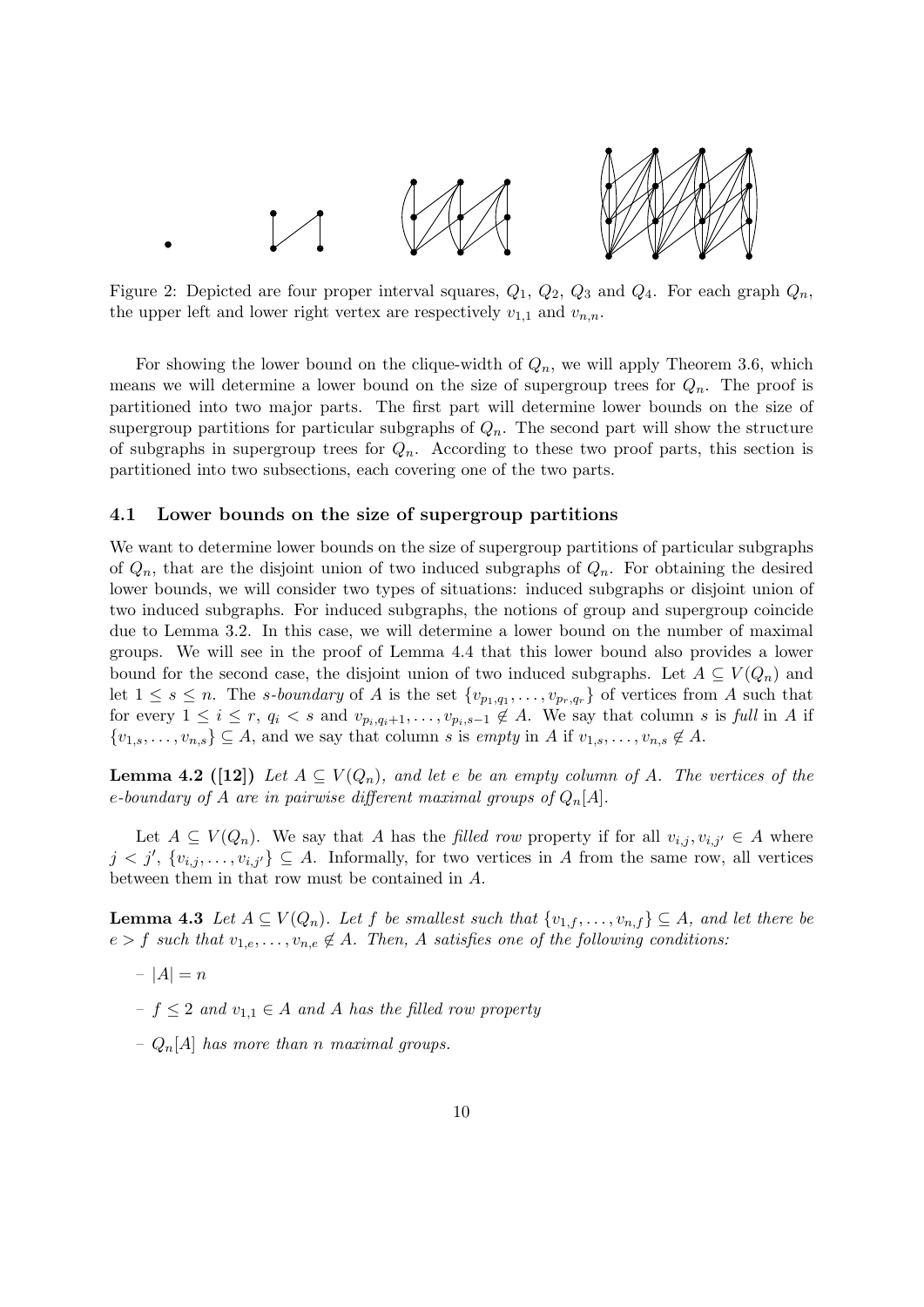**Proof.** Without loss of generality, we can choose *e* such that for every  $f < j < e$ ,  $B_j$  is a nonempty column. Let  $\Phi = \{v_{1,j_1}, \ldots, v_{n,j_n}\}\$ be the *e*-boundary of *A*. Note that  $\Phi$  is well-defined due to the assumptions about  $\mathcal{B}_f$  and  $\mathcal{B}_e$ . Due to Lemma 4.2, the vertices in  $\Phi$  are in pairwise different maximal groups, so that *A* has at least *n* maximal groups. We assume that  $|A| \geq n+1$ . We show that  $Q_n[A]$  has at least  $n+1$  maximal groups if A does not have the filled row property, if  $f > 3$  or if  $v_{1,1} \notin A$ .

Assume that there are  $1 \leq i \leq n$  and  $e < j \leq n$  such that  $v_{i,j} \in A$ . We choose *i* and *j* such that first *j* is smallest possible and then *i* is smallest possible. This particularly means that  $\mathcal{B}_{j-1}$ is an empty column in *A*, and  $e \leq j - 1$ . If  $i < n$  then  $v_{i,j}$  is adjacent to  $v_{n,j-1}$  and no vertex in  $\Phi$  is adjacent to  $v_{n,j-1}$ . Thus, the vertices in  $\Phi \cup \{v_{n,j-1}\}\$  are in pairwise different maximal groups of  $Q_n[A]$ . If  $i = n$  then, due to the choice of  $i, v_{1,j} \notin A$ . Since  $v_{1,j}$  is not adjacent to any vertex in  $\Phi$ , it follows that the vertices in  $\Phi \cup \{v_{i,j}\}$  are in pairwise different maximal groups of  $Q_n[A]$ . In both cases,  $Q_n[A]$  has more than *n* maximal groups.

As the next case, we consider vertices that are in columns  $\mathcal{B}_f, \ldots, \mathcal{B}_{e-1}$ . Suppose that  $Q_n[A]$ has (exactly) *n* maximal groups. With the considerations from the first paragraph of the proof, it follows that every maximal group contains a vertex from Φ. Let *a, b* be such that there is *c* with  $f < b < c < e$  and  $v_{a,b} \notin A$  and  $v_{a,c} \in A$ . We choose a and b such that  $a + b$  is smallest possible. Note that  $b \geq 2$  and  $v_{a,b-1} \in A$  and  $v_{a,b-1} \notin \Phi$  because of  $v_{a,c}$ . Let X be the maximal group of  $Q_n[A]$  which contains  $v_{a,b-1}$ . Let *u* be a vertex in  $X \cap \Phi$ ; let  $u = v_{i,j}$ . If  $j < b-1$  then  $a \neq i$  and  $v_{i,b-1}$  is not in *A* and distinguishes *u* and  $v_{a,b-1}$ , in contradiction to the definition of group. If  $j = b - 1$  and  $i < a$  then *u* and  $v_{a,b-1}$  are distinguished by  $v_{i,b}$ , if  $j = b - 1$  and  $i > a$ or if  $j = b$  then *u* and  $v_{a,b-1}$  are distinguished by  $v_{a,b}$ . All the cases lead to a contradiction, so that  $b+1 \leq j \leq e-1$ . Since  $v_{a,b-1}$  is not adjacent to any vertex from column  $\mathcal{B}_j$ , the definition of group implies that  $\mathcal{B}_j$  is full in *A* and all the neighbours of *u* in  $\mathcal{B}_{j+1}$  are in *A*. Let *y* be a vertex from  $\mathcal{B}_b$  in *A*; such a vertex exists, since  $\mathcal{B}_b$  is non-empty in *A*. Let *Y* be the maximal group of  $Q_n[A]$  which contains *y*. Since  $v_{a,b}$  distinguishes  $v_{a,b-1}$  and *y*, it holds that  $Y \neq X$ . Let  $v_{i',j'}$  be a vertex in  $Y \cap \Phi$ . Since  $v_{i',j'}$  must be adjacent to  $v_{a,b}$  and since  $j' \geq j$ , it follows that  $j' = b + 1$ . Note that  $X \neq Y$  implies  $v_{i,j} \neq v_{i',j'}$ , and since  $v_{i,j}, v_{i',j'} \in \Phi$ ,  $i \neq i'$ . If  $i < i'$  then neighbour  $v_{i,b+2}$  of  $v_{i',b+1}$  is a vertex in A, if  $i' < i$  then neighbour  $v_{i',j+1}$  of  $v_{i,j}$  is a vertex in A. Both cases yield a contradiction to the definition of Φ as the set of the *n*-boundary vertices of *A*. This completes this case.

Assume that  $f \geq 3$ . Due to the choice of f, the columns  $B_1, \ldots, B_{f-1}$  are not full. Let  $1 \leq i \leq n$  and  $1 \leq j < f$  be such that  $v_{i,j} \in A$ , where we first choose *j* smallest possible and then *i* smallest possible. If  $j = 1$  then  $v_{i,j}$  is not in group with any vertex from  $\Phi$  in  $Q_n[A]$ due to a vertex from  $\mathcal{B}_1$  that is not contained in *A*. If  $j \geq 2$  then  $v_{i,j}$  is not in group with any vertex from  $\Phi$  in  $Q_n[A]$  because of  $v_{1,j}$  or  $v_{n,j-1}$ . It follows that  $Q_n[A]$  has at least  $n+1$ maximal groups or the columns  $\mathcal{B}_1, \ldots, \mathcal{B}_{f-1}$  are empty in A. So, let  $\mathcal{B}_1, \ldots, \mathcal{B}_{f-1}$  be empty in *A*. The vertices  $v_{1,f}, \ldots, v_{n,f}$  are in pairwise different maximal groups of  $Q_n[A]$ , and each of  $v_{1,f}, \ldots, v_{n-1,f}$  is in a singleton maximal group of  $Q_n[A]$ . Due to our assumptions,  $e \geq f+2$ . If *v*<sub>*n,e*−1</sub>  $\in$  *A* then *v*<sub>*n,e−1*</sub> is in a singleton maximal group of  $Q_n[A]$ , if  $v_{n,e-1} \notin A$ , no vertex from  $B_{e-1}$  is in group with  $v_{n,f}$  in  $Q_n[A]$ . It follows in both cases that  $Q_n[A]$  must contain at least  $n+1$  maximal groups.

For the last case, assume  $f \leq 2$ . Assume that  $B_1$  is empty in *A*. Note that the vertices  $v_1, 2, \ldots, v_{n,2}$  are in pairwise different maximal groups of  $Q_n[A]$ ; they are distinguished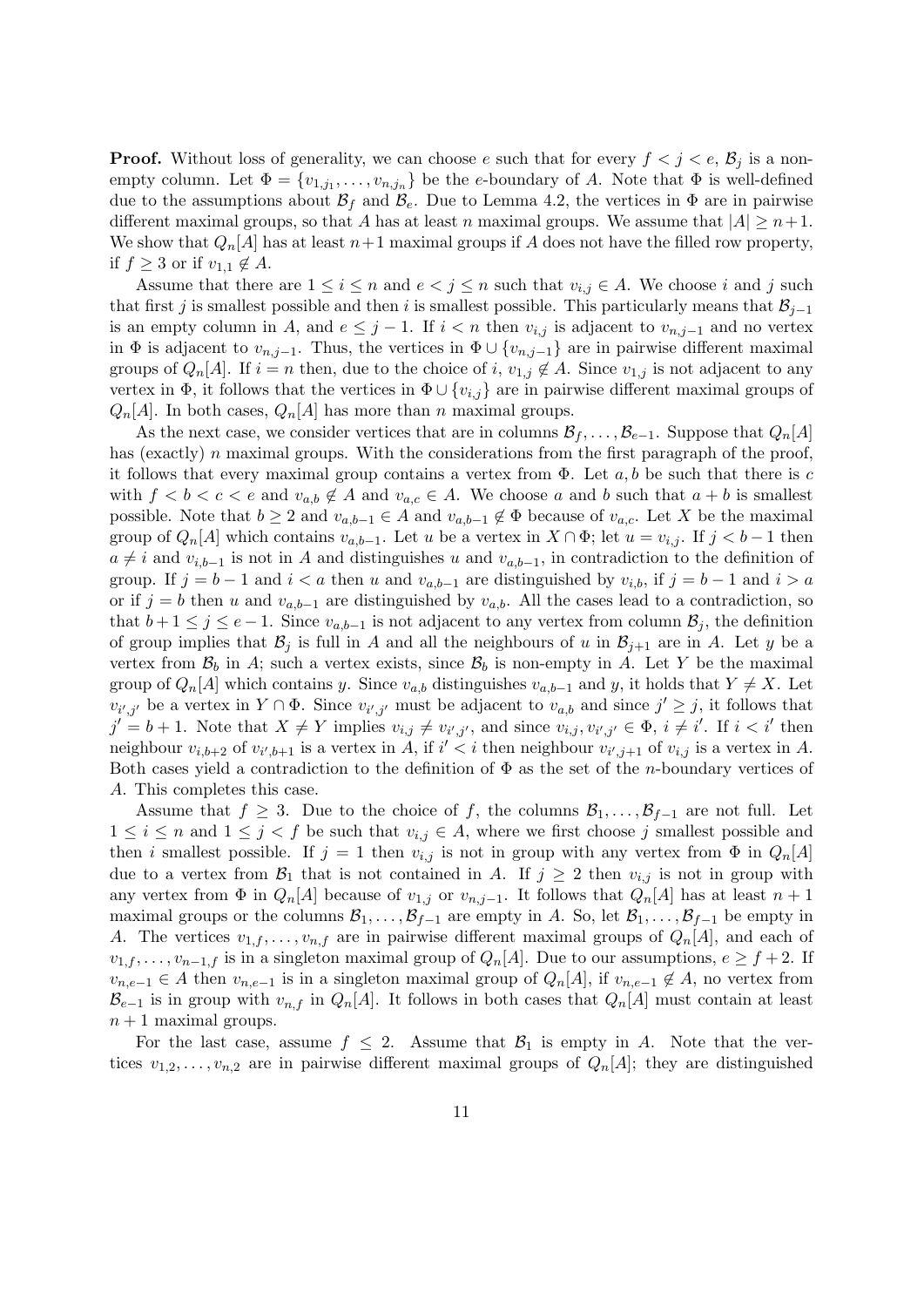from each other by the vertices from  $\mathcal{B}_1$ . Suppose that  $Q_n[A]$  has at most *n* maximal groups. Then, all vertices from  $A \setminus \{v_{1,2}, \ldots, v_{n,2}\}$  must be in the same maximal group as a vertex from  $B_2$ . No vertex from the columns  $B_3, \ldots, B_n$  is adjacent to a vertex from  $B_1$ . Hence, all vertices from  $A \setminus \{v_{1,2}, \ldots, v_{n,2}\}$  must be in the same maximal group as  $v_{n,2}$ . Similar to the previous case, if  $v_{n,e-1} \in A$  then  $v_{n,2}$  and  $v_{n,e-1}$  are different and cannot be in the same maximal group in  $Q_n[A]$ , and if  $v_{n,e-1} \notin A$  then no vertex from  $\mathcal{B}_{e-1}$  can be in the same maximal group as  $v_{n,2}$ in *Q<sub>n</sub>*[*A*]. We obtain a contradiction. Assume that  $\mathcal{B}_1$  is not empty in *A*. If  $v_{1,1} \notin A$  then no vertex from  $\mathcal{B}_1$  is in the same maximal group as any vertex from  $\Phi$ , so that  $Q_n[A]$  contains at least  $n+1$  maximal groups. This completes the proof of the lemma.

The result of Lemma 4.3 gives a strong characterisation of induced subgraphs of *Q<sup>n</sup>* with only few maximal groups. One of the main applications of this result will be that induced subgraphs of  $Q_n$  with few (namely at most *n*) maximal groups do not have "holes". For an induced subgraph *H* of  $Q_n$ , a hole here means the situation that there are  $1 \leq i \leq n$  and  $1 \leq j < j' < j'' \leq n$  such that  $v_{i,j}, v_{i,j''} \in V(H)$  and  $v_{i,j'} \notin V(H)$ .

We want to determine a lower bound on the size of supergroup partitions for specific subgraphs of  $Q_n$ . For  $1 \leq i \leq n$  and  $1 < j \leq n$ , we call  $(A, B)$  a *partial*  $[i, j]$ *-partition* of  $V(Q_n)$ if  $A \subseteq \{v_{1,1}, \ldots, v_{n,j-1}\} \cup \{v_{1,j}, \ldots, v_{i-1,j}\}$  and  $B \subseteq \{v_{i,j}, \ldots, v_{n,j}\} \cup \{v_{1,j+1}, \ldots, v_{n,n}\}.$  We use partial partitions for defining subgraphs of *Qn*.

**Lemma 4.4** Let  $1 \leq i \leq n$  and  $1 < j \leq n$  and let  $(A, B)$  be a partial  $[i, j]$ -partition of  $V(Q_n)$ *such that A has a full column and B is non-empty. Furthermore, let*  $j = n$  *imply*  $i = 1$  *and let*  $j = n$  and  $v_{n,n} \in B$  imply  $|B| \geq 2$ . Then, every supergroup partition for  $Q_n[A] \oplus Q_n[B]$  has size  $at$  *least*  $n + 1$ *.* 

**Proof.** If *B* contains no vertex from column *j* then  $(A, B)$  is also a partial  $[1, j+1]$ -partition of *V*( $Q_n$ ). Note that  $B \neq \emptyset$  implies  $j < n$ . Iterating this argument, we can henceforth assume that *B* contains a vertex from column *j*. Let  $(X_1, \ldots, X_k)$  be an arbitrary supergroup partition for  $Q_n[A] \oplus Q_n[B]$ . By assumption about *j*, column *n* is empty in *A*. Thus, the vertices of the *n*boundary of *A* are in pairwise different maximal groups of  $Q_n[A]$  due to Lemma 4.2. Since there is a full column in *A* by our assumption, the *n*-boundary of *A* consists of *n* vertices. Applying Lemma 3.7, it follows that there are (exactly) *n* supergroups of  $(X_1, \ldots, X_k)$  that contain an *n*-boundary vertex of *A*. If  $k \geq n+1$  then  $(X_1, \ldots, X_k)$  "satisfies" the lemma. Otherwise,  $k = n$ , and each  $X_i$  contains an *n*-boundary vertex of *A*. Let *s* be smallest such that  $v_{s,j} \in B$ . Note that  $(A, B)$  is a partial  $[s, j]$ -partition of  $V(Q_n)$ . We distinguish between  $s = n$  and  $s < n$ .

Suppose that  $s = n$ . Note that our assumptions directly imply  $j < n$ . Let  $1 \leq i \leq k$  be such that  $v_{n,j} \in X_i$ . Let *v* be the vertex from the *n*-boundary of *A* with  $v \in X_i$ . Remember that *v* exists and is unique due to the results of the first paragraph. Since  $v_{n,j}$  is adjacent to all vertices from column *j* in  $Q_n$ , it follows that *v* is not from column *j*. Since  $v_{n-1,j} \notin B$ due to assumption  $s = n$ , it follows that  $v_{n-1,j} \notin X_i$  and thus  $v$  must be adjacent to  $v_{n-1,j}$ . This directly implies that  $v = v_{n,j-1}$ . Since  $v_{1,j+1}$  would distinguish  $v_{n,j}$  and  $v$ , it holds that  $v_{1,j+1} \in B$ . Let  $1 \leq i' \leq k$  be such that  $v_{1,j+1} \in X_{i'}$ . Since  $v_{1,j} \notin B$ ,  $v_{n,j}$  and  $v_{1,j+1}$  are distinguished by  $v_{1,j}$ , and thus,  $i \neq i'$ . Let  $v'$  be the vertex from the *n*-boundary of *A* with  $v' \in X_{i'}$ . Since  $v_{n-1,j}$  is not in B and adjacent to  $v_{1,j+1}$ , it follows that v' is adjacent to  $v_{n-1,j}$ . And since  $v_{1,j+1}$  and  $v'$  must be non-adjacent in  $Q_n$ ,  $v'$  is either  $v_{n,j-1}$  or  $v_{1,j}$ . The former case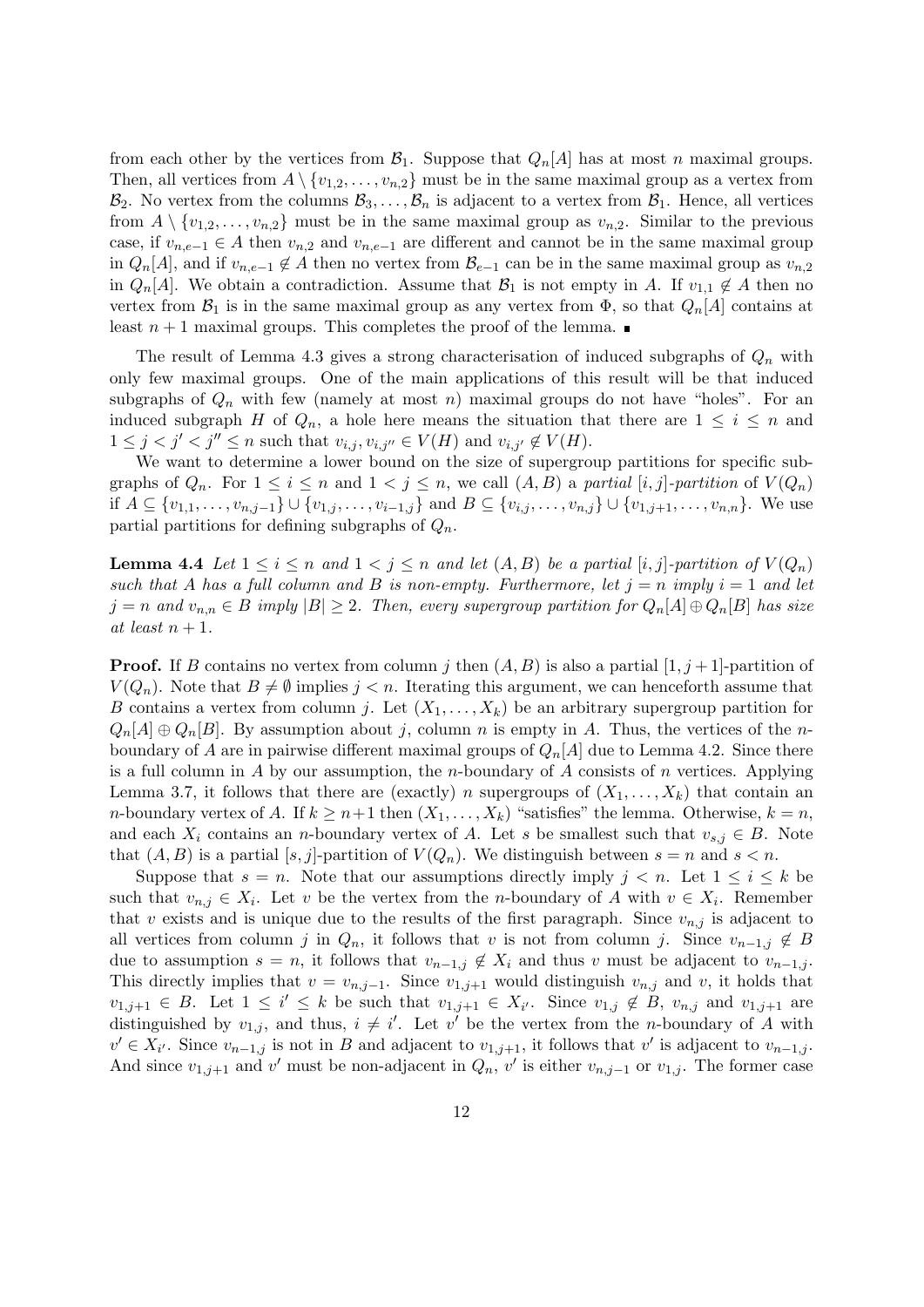would contradict  $i \neq i'$ . The latter case implies that the vertices from  $X_i$  and  $X_{i'}$  are pairwise adjacent in  $Q_n$  because of  $v_{1,j}v_{n,j} \in E(Q_n) \setminus E(Q_n[A] \oplus Q_n[B])$ , which yields a contradiction because of  $v_{n,j-1}v_{1,j+1} \notin E(Q_n)$ . So,  $s < n$  must hold.

Let  $1 \leq t \leq k$  be such that  $v_{s,j} \in X_t$ . Suppose that  $v_{n,j} \notin B$ . Then,  $v_{s,j}$  is distinguished by  $v_{n,j}$  from all vertices  $v_{1,1}, \ldots, v_{n,j-1}$ , which means that  $X_t$  does not contain any vertex from the columns  $1, \ldots, j - 1$ . And since  $v_{s,j}$  is adjacent to every other vertex from column *j*,  $X_t$  cannot contain any vertex from column  $j$  that is in  $A$ . Thus,  $X_t$  does not contain any vertex from *A*. In particular, *X<sup>t</sup>* does not contain any vertex from the *n*-boundary of *A*, which contradicts the assumptions from the first paragraph. We conclude  $v_{n,j} \in B$ . Let  $1 \leq p \leq k$  be such that  $v_{n,j} \in X_p$ . Since  $v_{s,j}$  is distinguished from  $v_{n,j}$  by  $v_{n,j-1}$ , it follows that  $p \neq t$ . Let  $v_p$  and  $v_t$ be the vertices from the *n*-boundary of *A* that are contained in  $X_p$  and  $X_t$ , respectively. Since  $v_t \in A$  and  $v_{s,j} \in B$  and  $v_t$  and  $v_{s,j}$  are in the same supergroup  $X_t$ , it follows that  $v_t$  and  $v_{s,j}$ are non-adjacent in  $Q_n$ . Consider  $v_{s-1,j}$  or  $v_{n,j-1}$ , depending on whether  $s \geq 2$  or  $s = 1$ . Since  $v_{s-1,j} \notin B$  in case of  $s > 1$  or  $v_{n,j-1} \notin B$  in case of  $s = 1$ , and in each case the considered vertex is adjacent to  $v_{s,j}$  in  $Q_n$ , it follows from the definition of supergroup that the vertex is adjacent also to  $v_t$ , and since  $v_t$  is non-adjacent to  $v_{s,j}$ , we conclude that  $v_t = v_{s,j-1}$ . We distinguish between  $s > 1$  and  $s = 1$ . Suppose  $s > 1$ . If  $v_p$  is adjacent to  $v_{s,j}$  then, due to the definition of supergroups, the vertices in  $X_t$  and  $X_p$  are pairwise adjacent, in particular,  $v_{n,j}$  is adjacent to  $v_{s,i-1}$ . This yields a contradiction to the definition of  $Q_n$ . Thus,  $v_p$  is non-adjacent to  $v_{s,i}$ , and therefore,  $v_p$  is non-adjacent to  $v_t$  in  $Q_n$ . Now, observe that  $v_{1,j} \notin B$  due to  $s \geq 2$ , so that  $v_p$  and  $v_{n,j}$  are adjacent to  $v_{1,j}$  (the latter by definition, the former due to the properties of supergroups). This means that  $v_p$  is a vertex from column  $j-1$  or  $j$  of  $Q_n$ . However, since  $v_p$  is not adjacent to neither  $v_{s,j}$  nor  $v_{s,j-1}$  in  $Q_n$ , we conclude a contradiction. Hence,  $s = 1$ , which means that  $v_t = v_{1,j-1}$  and  $v_{s,j} = v_{1,j}$ . If there is  $1 < i < n$  such that  $v_{i,j} \notin B$ , then  $v_{i,j}$  distinguishes  $v_{1,j-1}$  and  $v_{1,j}$ . Thus,  $\{v_{1,j},\ldots,v_{n,j}\}\subseteq B$ . Consider  $v_{2,j}$ . Note that  $v_{1,j}$  and  $v_{2,j}$  are distinguished by  $v_{2,j-1}$  and that  $v_{2,j-1} \notin B$ . So,  $v_{2,j} \notin X_t$ . Let  $1 \le q \le k$  be such that  $v_{2,j} \in X_q$ . Let  $v_q$  be the vertex from the *n*-boundary of *A* which is contained in  $X_q$ . Since  $v_q$ is non-adjacent to  $v_{2,j}$  due to being in the same supergroup and is adjacent to  $v_{n,j-1}$ , it follows that  $v_q = v_{2,j-1}$ . It remains to observe that  $v_{2,j-1}$  and  $v_{1,j}$  are adjacent in  $Q_n$  and that  $v_{1,j-1}$ and  $v_{2,j}$  are non-adjacent in  $Q_n$ , which yields a contradiction. We conclude that  $k \leq n$  is not possible, and thus  $k \geq n+1$ .

#### **4.2 Bounds on the size of supergroup trees**

In the first subsection, we have established lower bounds on the size of supergroup partitions of particular subgraphs of  $Q_n$ . In this subsection, we will show that any supergroup tree for  $Q_n$  either produces such a subgraph as intermediate graph or produces a situation that is easy to analyse. Thereby, we will obtain a lower bound on the size of supergroup trees for  $Q_n$ , that matches the upper bound provided by Theorem 4.1. As a corollary, we will be able to completely characterise the clique-width of a subclass of proper interval graphs. We partition the lower bound proof into a series of results of special situations.

Let *T* be a supergroup tree for a graph *G*. Let *a* be a node of *T*, and let  $(A_1, \ldots, A_r)$  be the supergroup partition that *a* is labelled with in *T*. By  $M_a^T$ , we denote the union  $A_1 \cup \cdots \cup A_r$ . In other words,  $M_a^T$  denotes the set of vertices that occur in  $T_a$ . Throughout this subsection,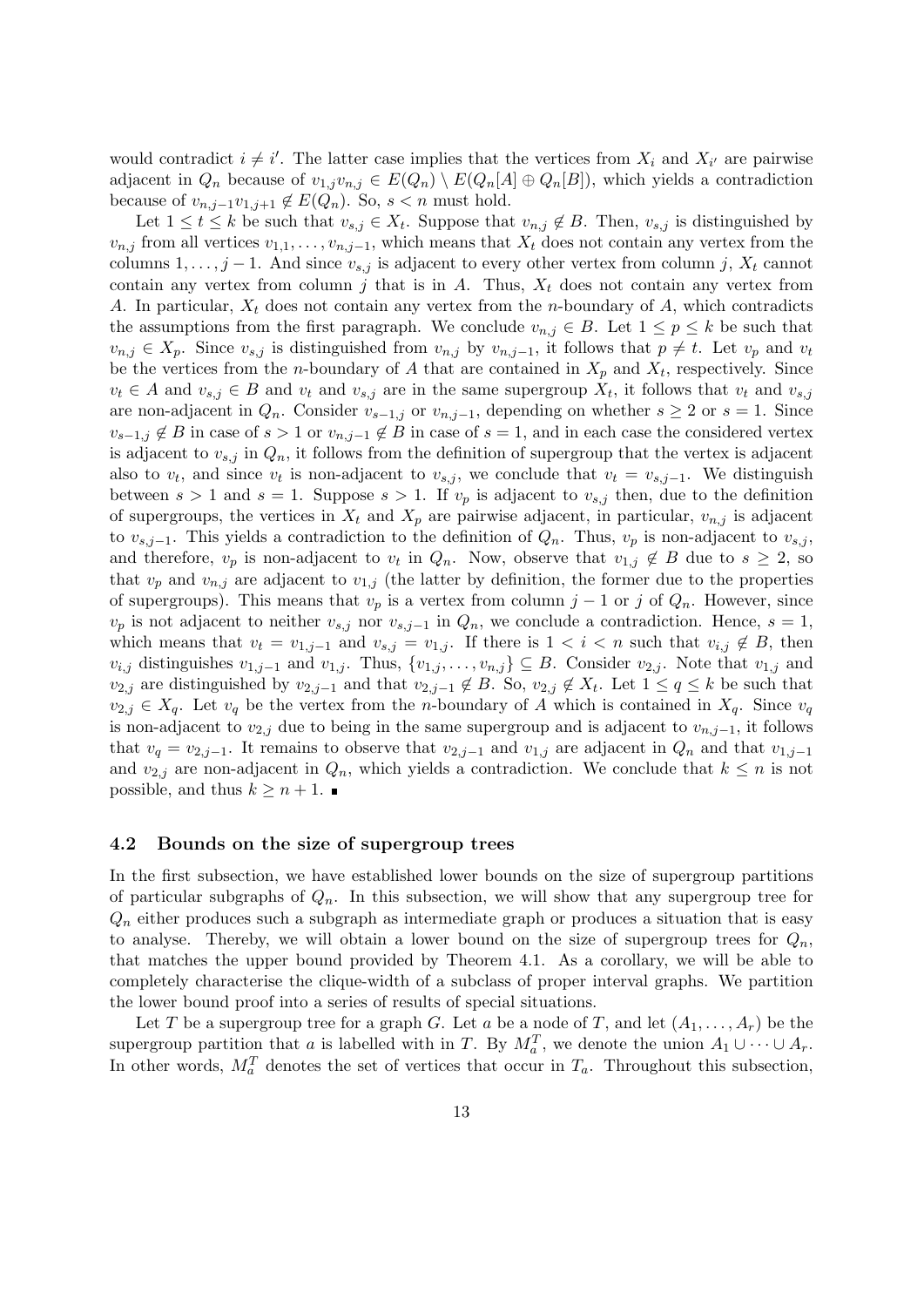the context *T* will always be clear, so that we will usually omit the superscript and simply write *Ma*.

**Lemma 4.5** *Let*  $n \geq 3$ *, and let T be a supergroup tree for*  $Q_n$ *. Assume that T has a node b* such that  $\{v_{1,n-1},\ldots,v_{n,n-1},v_{n,n}\}\subseteq M_b$  and  $v_{1,n},\ldots,v_{n-1,n}\notin M_b$ . Then, the size of T is at  $least\ n+1.$ 

**Proof.** Let *a* be the lowest node of *T* above *b* such that there is  $1 \leq p \leq n$  with  $v_{p,n} \in M_a$ . Note that *b* is node in  $T_a$ . Let *a'* and *a''* be the two sons of *a* in *T*. Without loss of generality, we may assume that *b* is a node in  $T_{a'}$ . Then,  $v_{p,n} \in M_{a''}$ . Let  $(A_1, \ldots, A_r)$  be the supergroup partition a is labelled with. Let  $1 \leq i, i' \leq r$  be such that  $v_{p,n} \in A_i$  and  $v_{n,n} \in A_{i'}$ . From  $v_{p,n}$ being adjacent to  $v_{n,n}$ , it follows that  $i \neq i'$ , and due to the supergroup property, the vertices in  $A_i$  and  $A_{i'}$  are pairwise adjacent in *G*. Since no vertex from  $M_{a'} \setminus \{v_{n,n}\}$  is adjacent to  $v_{n,n}$ due to the choice of *a*,  $A_i$  cannot contain any vertex from  $M_{a'}$ . By the assumptions about  $M_b$ and the choice of *a*,  $Q_n[M_{a'}]$  contains at least *n* maximal groups, and Lemma 3.7 shows that  $(A_1, \ldots, A_r)$  contains at least *n* supergroups with vertices from  $M_{a'}$ . Since  $A_i$  is not among them,  $(A_1, \ldots, A_r)$  contains at least  $n + 1$  supergroups, which shows  $r \geq n + 1$ , and thus, the claim follows.

**Lemma 4.6** *Let*  $n \geq 3$ *, and let T be a supergroup tree for*  $Q_n$ *. Assume that T has an inner* node a with b and c its sons such that  $M_b = \{v_{1,f}, \ldots, v_{n,f}\}$  for some  $1 \le f \le n$ , there is no full *column in*  $M_c$  *and there is no empty column in*  $M_a$ . Then, the size of T is at least  $n+1$ .

**Proof.** Let  $(A_1, \ldots, A_r)$  be the supergroup partition that *a* is labelled with in *T*. For every pair p, p' where  $1 \le p \le p' \le n$ ,  $v_{p,f}$  and  $v_{p',f}$  are distinguished by  $v_{p,f+1}$  or  $v_{p',f-1}$ , depending on whether  $f \leq n-1$  or  $f \geq 2$ . Thus, the vertices from  $M_b$  appear in *n* pairwise different supergroups of  $(A_1, \ldots, A_r)$ . Assume that  $f \leq n-1$ . Let  $1 \leq p \leq n$  be smallest such that  $v_{p,n} \in M_c$ . Note that *p* exists, since column *n* is not empty in  $M_a$ , and  $v_{1,n}, \ldots, v_{p-1,n} \notin M_a$ . Let  $1 \leq i \leq r$  be such that  $v_{p,n} \in A_i$ . If  $A_i$  contains no vertex from  $M_b$  then  $r \geq n+1$ . Otherwise,  $A_i$  contains vertices from  $M_b$ ; let  $1 \le q \le n$  be such that  $v_{q,f} \in A_i$ . If  $|n - f| \ge 2$ , i.e., if  $f \leq n-2$ , then column *n* must be full in  $M_a$ , which implies that  $M_c$  contains a full column and thus contradicts the assumptions. Hence,  $f = n - 1$ . Since  $v_{q,f}$  and  $v_{p,n}$  are not adjacent,  $q \leq p$ . If  $q < n$  then  $v_{n,n-2}$  distinguishes  $v_{q,f}$  and  $v_{p,n}$ , which yields a contradiction. So,  $q = n$ , and thus,  $p = n$ . Due to the choice of p, it follows that  $\{v_{1,n-1}, \ldots, v_{n,n-1}, v_{n,n}\} \subseteq M_a$ and  $v_{1,n}, \ldots, v_{n-1,n} \notin M_a$ , which satisfies the assumptions of Lemma 4.5, and we conclude the claimed lower bound on the size of *T*.

Now, assume that  $f = n$ . Then, there is  $1 \leq p \leq n$  such that  $v_{p,1} \in M_c$ . Due to our assumptions about  $M_a$ , there is  $1 \leq p' \leq n$  such that  $v_{p',1} \notin M_a$  and therefore distinguishes  $v_{p,1}$ and every vertex from column *f*. Thus, there is no  $1 \leq i \leq r$  such that  $A_i$  contains  $v_{p,1}$  and a vertex from column *f*, so that  $r \geq n+1$ .

**Lemma 4.7** *Let*  $n \geq 3$ *, and let T be a supergroup tree for*  $Q_n$ *. Assume that T has an inner node a with b and c its sons such that M<sup>a</sup> has a full column, M<sup>a</sup> has no empty column, M<sup>b</sup> and*  $M_c$  *have no full columns. Then, the size of T is at least*  $n+1$ *.*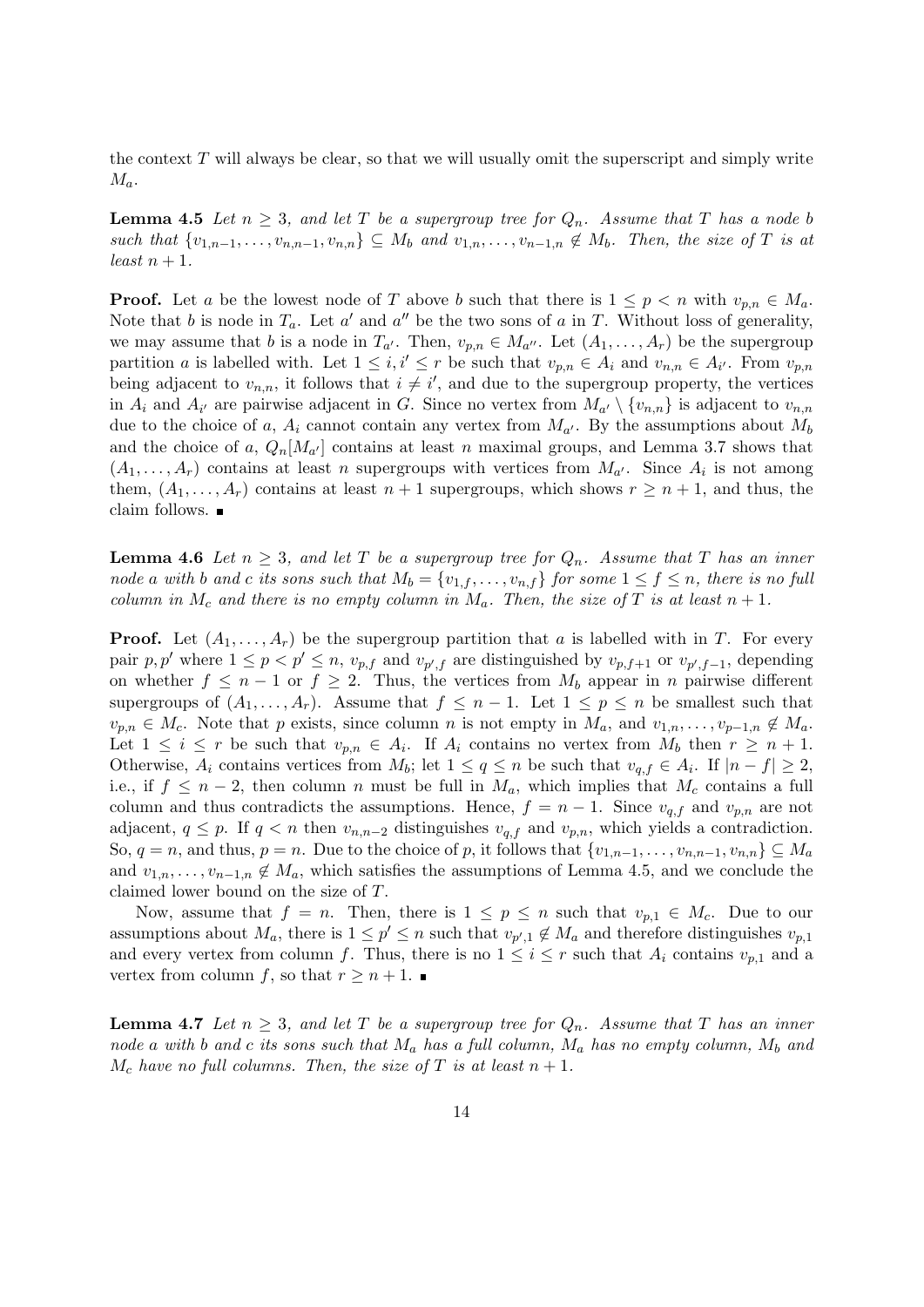**Proof.** Let  $(A_1, \ldots, A_r)$  be the supergroup partition that *a* is labelled with in *T*. Denote by  $U_b$ the set of vertices from  $M_b$  that are "highest" in their column. Formally,  $v_{i,j} \in U_b$  if  $v_{i,j} \in M_b$ and for every  $1 \leq i' < i$ ,  $v_{i',j} \notin M_b$ . Analogously, define  $U_c$ . We first show that vertices from  $U_b$ and *U<sup>c</sup>* cannot appear in the same supergroup. So, for a contradiction, assume that there are  $1 \leq i \leq r$  and  $v_{p,q} \in U_b$  and  $v_{p',q'} \in U_c$  such that  $v_{p,q}, v_{p',q'} \in A_i$ . Without loss of generality, we may assume  $q \leq q'$ . Since  $v_{p,q}$  and  $v_{p',q'}$  must be non-adjacent in  $Q_n$ , it directly follows that  $q < q'$ . Then, the properties of supergroups imply that  $\{v_{1,q}, \ldots, v_{p-1,q}\} \subseteq M_b$ . The definition of  $U_b$  therefore implies  $p = 1$ . Since  $v_{1,q}$  is non-adjacent to every vertex from column  $q'$ , column  $q'$ must be full in  $M_c$  due to the properties of vertices in the same supergroup, which contradicts the assumptions about *c*. Thus, no vertex from  $U_b$  appears in the same supergroup as a vertex from  $U_c$ .

Next, we show that the vertices from  $U_b$  and from  $U_c$  appear in pairwise different supergroups. By analogy, it suffices to show the result for  $U_b$ . Let  $v = v_{p,q}$  and  $v' = v_{p',q'}$  be (different) vertices from  $U_b$ , where we can assume without loss of generality that  $q < q'$ . Remember that  $q = q'$  is not possible due to the definition of  $U_b$ . If  $p > 1$  then  $v_{1,q} \notin M_b$  and therefore distinguishes *v* and v'. Analogously, if  $p = 1$  and  $p' > 1$  then  $v_{1,q'} \notin M_b$  and distinguishes v and v'. Assume that  $p = p' = 1$ . Then, there exists a vertex  $w = v_{i,q'}$  such that  $w \notin M_b$ , since  $M_b$  has no full column. Observe that *w* distinguishes *v* and *v*'. We conclude that *v* and *v*' are not contained in the same supergroup. It follows that the vertices from  $U_b \cup U_c$  appear in pairwise different supergroups, which implies  $|U_b| + |U_c| \leq r$ . Due to the assumptions about  $M_a, M_b, M_c$ , particularly since  $M_a$ has a full and no empty column, we conclude that  $|U_b| + |U_c| \geq n + 1$ .

**Lemma 4.8** *Let*  $n \geq 3$ *, and let T be a supergroup tree for*  $Q_n$ *. Assume that T has an inner node a with b and c its sons such that*  $M_b$  *has a full column and an empty column and*  $|M_b| \ge$  $n+1$ *. Then, the size of T is at least*  $n+1$ *.* 

**Proof.** As the first case, assume that there are  $1 \leq f \leq e \leq n$  such that column f is full in *M*<sub>*b*</sub> and column *e* is empty in *M*<sub>*b*</sub> and column *j* is not full for every  $1 \leq j \leq f$  and column *j* is not empty for every  $f < j < e$ . For a contradiction, suppose that the size of T is at most n. We apply Lemma 4.3 and directly conclude that  $f \leq 2$  and  $v_{1,1} \in M_b$  and  $M_b$  has the filled row property. Let  $(A_1, \ldots, A_r)$  be the supergroup partition that *a* is labelled with in *T*. Consider the *e*-boundary of *Mb*; it contains *n* vertices. We apply Lemmas 4.2 and 3.7 and see that the *e*-boundary vertices of  $M_b$  appear in pairwise different supergroups of the partition. Due to the assumption, it follows that every  $A_i$  contains exactly one *e*-boundary vertex of  $M_b$ . We show that  $(M_b, M_c)$  is a partial  $[i, j]$ -partition of  $V(Q_n)$  for appropriate *i, j*. Let  $1 \le q \le n$  be smallest such that there is  $1 \leq p \leq n$  with  $v_{p,q} \in M_c$ ; we choose p smallest possible. Remember that *M*<sub>c</sub> is non-empty. Let  $1 \leq l \leq r$  be such that  $v_{p,q} \in A_l$ . If  $q = 1$  then  $f = 2$ , and since  $v_{p,q}$  is adjacent to  $v_{1,1}$  and no vertex from the *e*-boundary of  $M_b$  is adjacent to  $v_{1,1}$ ,  $A_l$  cannot contain an *e*-boundary vertex of  $M_b$ , a contradiction. So, let  $q \geq 2$ , which means  $q > f$ . If  $q \geq e$  then  $(M_b, M_c)$  is a partial [1, q]-partition of  $V(Q_n)$ . This directly follows from the filled row property of  $M_b$ . Let  $q < e$ . Assume that  $A_l$  contains an *e*-boundary vertex  $v_{p',q'}$  of  $M_b$ . If  $q < q'$  then, due to the filled row property of  $M_b$ ,  $v_{p,q'} \notin M_b$ , which yields a contradiction to  $A_l$  being a supergroup of  $Q_n[M_b] \oplus Q_n[M_c]$ . So,  $q' < q$ . If  $q' \leq q-2$  then  $\{v_{1,q}, \ldots, v_{n,q}\} \subseteq M_c$ , so that column *q* is empty in  $M_b$ . Since  $f < q < e$ , we obtain a contradiction to the assumption about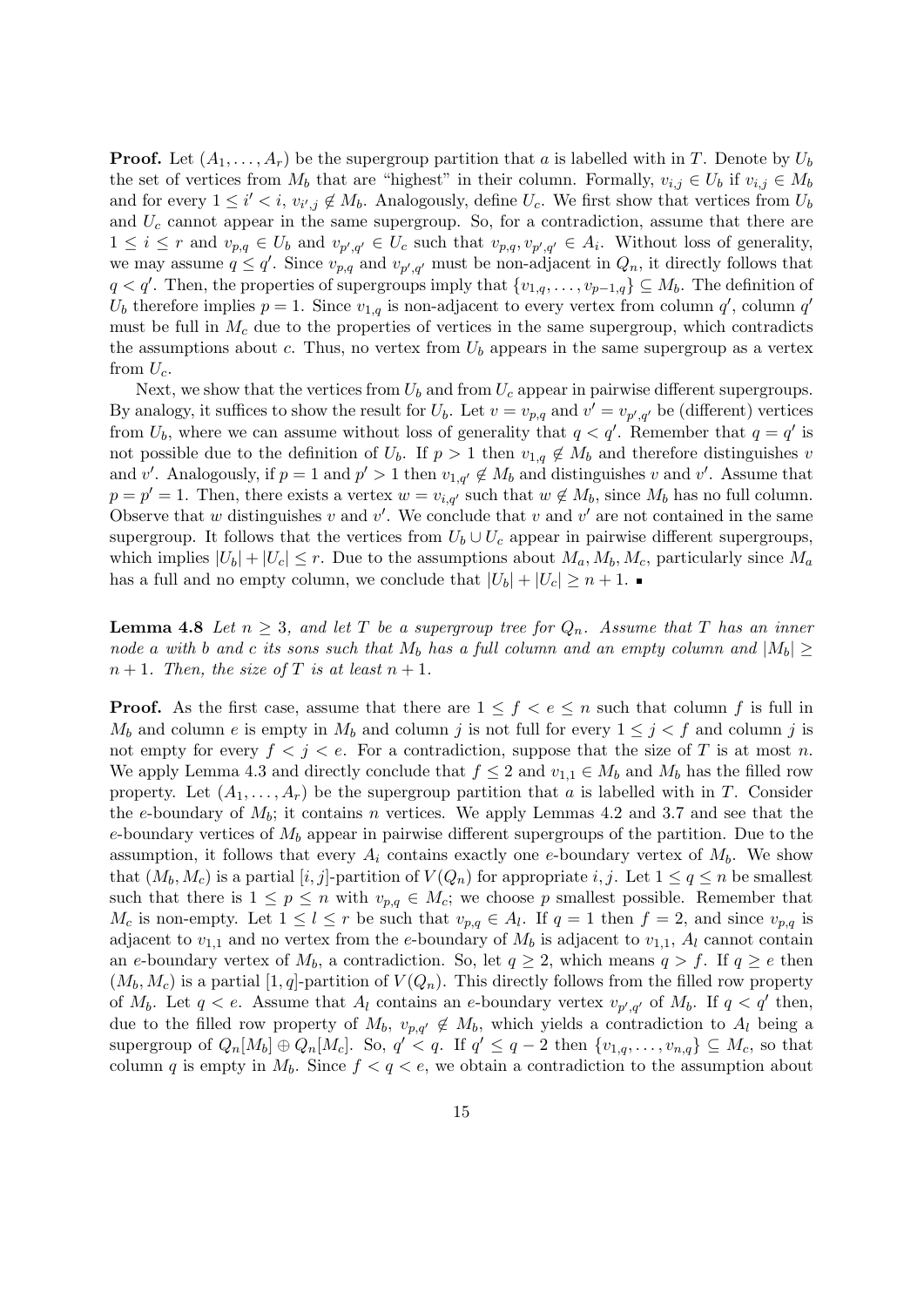e. Thus,  $q' = q - 1$ , and since  $v_{p,q}$  and  $v_{p',q'}$  are non-adjacent in  $Q_n$ ,  $p' \leq p$  due to the adjacency definitions. It follows that  $\{v_{p,q}, \ldots, v_{n,q}, v_{1,q+1}, \ldots, v_{p-1,q+1}\} \subseteq M_c$ . Since  $M_b$  has the filled row property, we conclude that  $(M_b, M_c)$  must be a partial  $[p, q]$ -partition of  $V(Q_n)$ .

So, we have seen that  $(M_b, M_c)$  is a partial [*i, j*]-partition of  $V(Q_n)$ , and  $M_b$  has a full column and  $M_c$  is non-empty. If  $(M_b, M_c)$  is a partial  $[i, j]$ -partition for some  $1 < j < n$  then Lemma 4.4 implies  $r \geq n+1$ , and so the claim follows. Otherwise,  $(M_b, M_c)$  is a partial [1, *n*]-partition, and *e* = *n*. If  $\{v_{1,n}, \ldots, v_{n-1,n}\} ∩ M_c \neq \emptyset$  then, again, we apply Lemma 4.4 and conclude  $r ≥ n + 1$ . Otherwise,  $M_c = \{v_{n,n}\}\$ , which implies that  $p = n$  and  $q = n$ . Since the neighbours of  $v_{n,n}$ in  $Q_n$  are exactly  $v_{1,n}, \ldots, v_{n-1,n}, q' = n-1$  and  $\{v_{1,n-1}, \ldots, v_{n,n-1}\} \subseteq M_b$ . It follows that  $\{v_{1,n-1},\ldots,v_{n,n-1},v_{n,n}\}\subseteq M_a$  and  $v_{1,n},\ldots,v_{n-1,n}\notin M_a$ , and due to Lemma 4.5, the size of T is at least  $n + 1$ . This completes the proof of the first case.

As the second case, assume that for every  $1 \leq f \leq n$ , if column *f* is full in  $M_b$  then column *j* is non-empty for every  $f < j \leq n$ . After performing a 180<sup>°</sup> rotation to the representation of  $Q_n$ as in Figure 2, which mainly results in a re-indexing of the vertices, the conditions of the first case are satisfied, and we conclude the result also for this case.

Now, we are ready to complete the lower bound proof. We particularly show that one of the situations in the already given lemmas must occur in a supergroup tree for  $Q_n$ .

#### **Lemma 4.9** *For every*  $n \geq 3$ ,  $\text{cwd}(Q_n) \geq n + 1$ *.*

**Proof.** Let  $n \geq 3$ , and let *T* be an arbitrary supergroup tree for  $Q_n$ . Let *F* be the set of nodes *x* of *T* such that  $M_x$  has a full column. Note that *F* is non-empty, and all nodes in *F* are inner nodes of *T*. We call a node in *F minimal* if its sons do not belong to *F*. We distinguish between two cases for the minimal nodes in *F*. As the first case, assume that there is a minimal node *a* in  $F$  such that  $M_a$  has no empty column. Then, due to minimality,  $a$  and its two sons satisfy the conditions of Lemma 4.7, and we conclude that the size of  $T$  is at least  $n+1$ . As the second case, assume the contrary, which means that for every minimal node  $x$  in  $F$ ,  $M_x$  has an empty column. Let *a* be an inner node of *T* with its sons *b* and *c* such that *b* is a minimal node in *F*. Then,  $M_b$  has a full and an empty column. If we can choose  $a, b, c$  so that  $|M_b| \geq n+1$  then the three nodes satisfy the conditions of Lemma 4.8, and we conclude that the size of *T* is at least  $n+1$ . If  $a, b, c$  cannot be chosen to satisfy the conditions of Lemma 4.8 then  $|M_x| = n$  for every minimal node in *F*. So, let *a, b, c* be an arbitrary choice such that *b* and *c* are the sons of *a* and *b* is a minimal node from *F*. Let  $a'$  be the parent of  $a$  in  $T$ , if it exists. If  $c$  is a minimal node from *F* then  $|M_a| = |M_b| + |M_c| = 2n$  and  $M_a$  has a full and an empty column, and therefore,  $a'$ satisfies the conditions of Lemma 4.8. Otherwise, if *c* is not a minimal node from *F*, then  $T_c$  may or may not contain a node from *F*. If the former then, due to the assumptions about the choice of *c* as not being minimal,  $|M_c| \geq n+1$ ,  $|M_c|$  contains a full column and, since  $M_b$  contains a full column,  $M_c$  contains an empty column. Thus, node *a* satisfies the conditions of Lemma 4.8. If the latter then, if  $M_a$  contains no empty column, the nodes  $a, b, c$  satisfy the conditions of Lemma 4.6, if  $M_a$  contains an empty column,  $a'$  satisfies the conditions of Lemma 4.8.

We have shown for every possible case that *T* has a supergroup partition label of size at least  $n + 1$ , and thus, the claim of the lemma follows by application of Theorem 3.6.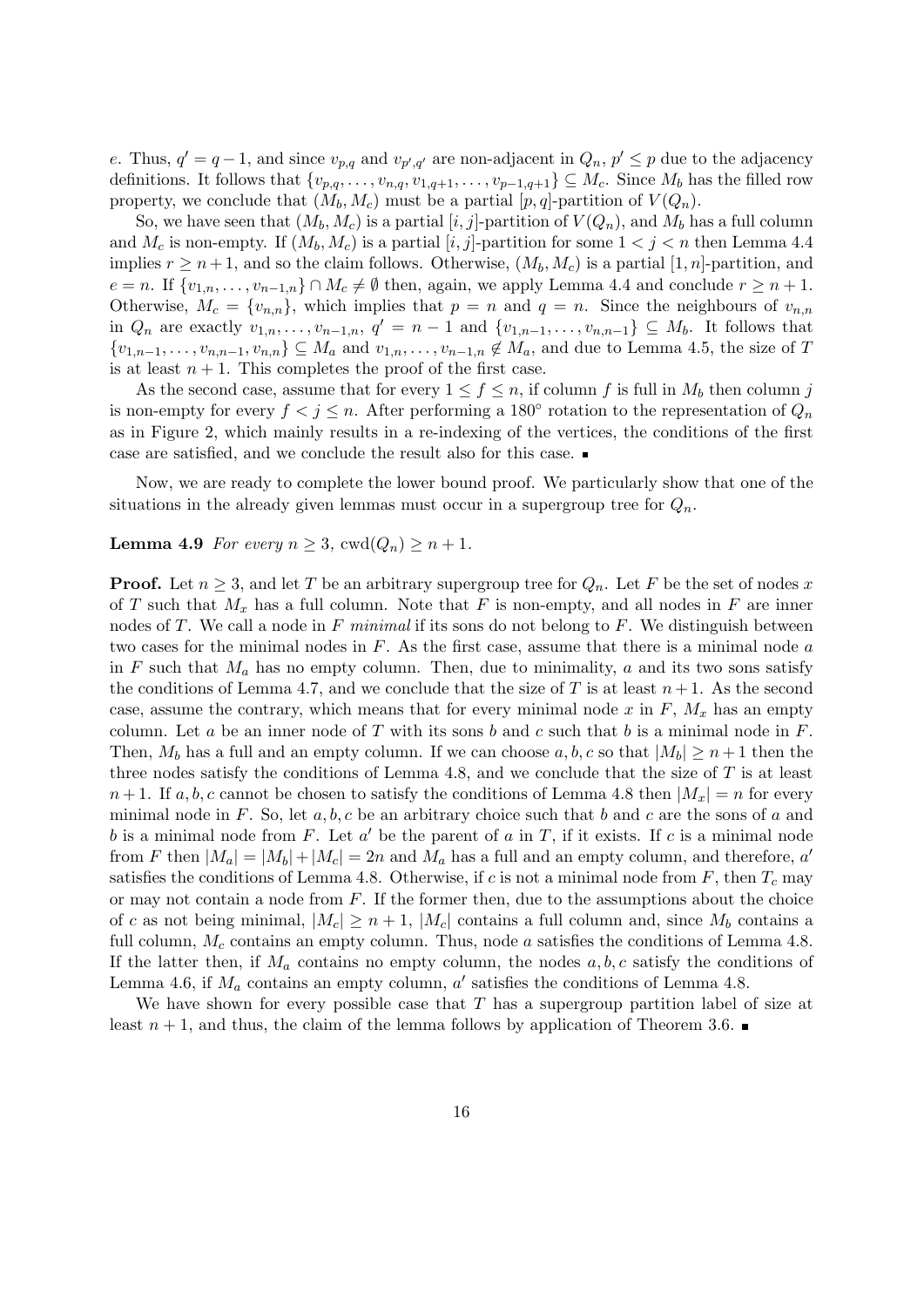**Theorem 4.10** *Let*  $k \geq 1$ , and let G be a k-path power on at least  $(k+1)^2$  vertices. Then,  $\text{cwd}(G) = k + 2.$ 

**Proof.** Due to Theorem 4.1,  $\text{cwd}(G) \leq \text{lcwd}(G) \leq k+2$ . For the lower bound, note that *G* contains  $Q_{k+1}$  as induced subgraph. If  $k \geq 2$  then  $\text{cwd}(Q_{k+1}) \geq k+2$  due to Lemma 4.9, if  $k=1$ then  $Q_{k+1}$  is an induced path of length 3, and thus  $\text{cwd}(Q_{k+1}) \geq k+2$  since  $\text{cwd}(Q_2) \geq 3$ . Then, the monotonicity of clique-width for induced subgraphs shows  $\text{cwd}(G) \geq \text{cwd}(Q_{k+1}) \geq k+2$ , which proves the claimed result.  $\blacksquare$ 

### **5 Final remarks**

In this paper, we have shown two main results. First, we have given a purely graph-theoretic characterisation of clique-width by using partition trees. We believe that this provides a new view on clique-width and may lead to interesting theoretic and algorithmic results.

The second main result of this paper is the characterisation of the clique-width of a class of proper interval graphs. Except for the class of square grids, no other graph class of unbounded clique-width is known for which such a characterisation result exists. The main technical results for achieving the characterisation provided lower bounds for particular subgraphs and showed in the proof of Lemma 4.9 that it suffices to consider only such subgraphs. The proof of Lemma 4.9 is also interesting from a broader perspective. All arguments considered only very local properties. It was sufficient to determine a lower bound on the size of supergroup partitions for subgraphs of the type  $Q_n[A] \oplus Q_n[B]$ , independent of constraints that would be imposed by situations at other nodes of the supergroup tree. A similar property could be observed in the proof of Theorem 4.1. It seems that such a property makes is comparably "easy" to analyse the clique-width. Is there a general scheme behind? Is this true for graphs of specific structural properties?

Theorems 4.1 and 4.10 together show that clique-width and linear clique-width coincide on larger path powers. We obtained this result by explicitly proving the bounds. Can this result be shown also by using only structural arguments?

## **References**

- [1] A. Brandstädt, F. Dragan, H.-O. Le, R. Mosca. New Graph Classes of Bounded Clique-Width. *Theory of Computing Systems*, 38:623–645, 2005.
- [2] D. G. Corneil, M. Habib, J.-M. Lanlignel, B. A. Reed, U. Rotics. Polynomial time recognition of clique-width  $\leq$  3 graphs. *LATIN 2000, Springer LNCS*, 1776:126–134.
- [3] D. G. Corneil and U. Rotics. On the Relationship between Clique-width and Treewidth. *SIAM Journal on Computing*, 34:825–847, 2005.
- [4] B. Courcelle, J. Engelfriet, G. Rozenberg. Handle-rewriting hypergraph grammars. *Journal of Computer and System Sciences*, 46:218–270, 1993.